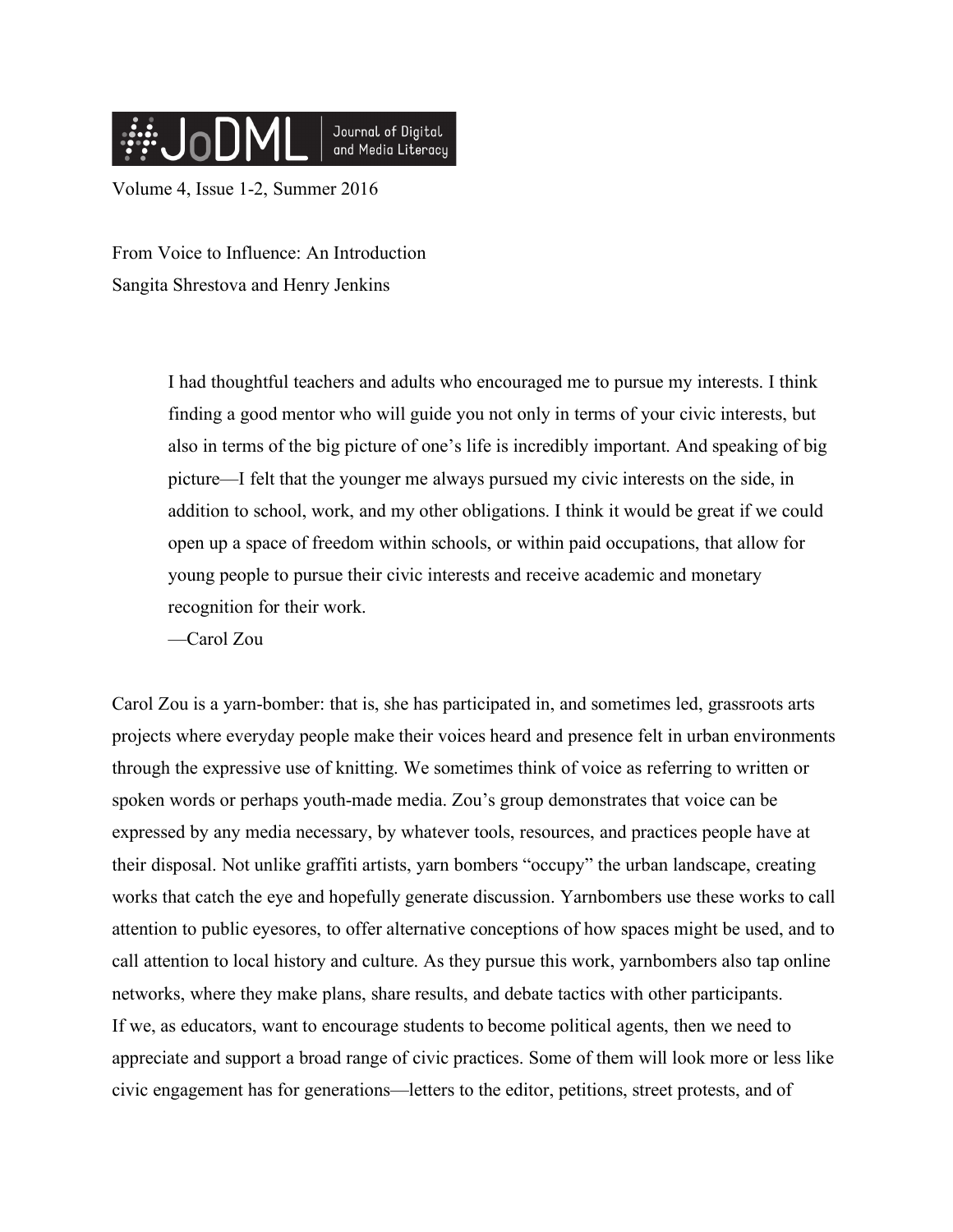course, voting. Others may take new shapes as youth tap digital tools and networks or involve new expressive practices such as yarnbombing.

What's interesting to us here is the way Zou describes the kinds of support she and other young people needed as they begin to act upon their emerging civic interests. Zou shared these perspectives during a webinar series on "Storytelling and Digital-Age Civics" we organized for Connected Learning  $TV$ <sup>1</sup> Carol and twenty-two other young (and youngish) media makers, artists, and activists shared their own stories and talked about the ways that storytelling helps them to bridge between cultural and civic/political engagement. Streamed live in January 2014, the four-part series was organized by the University of Southern California's Media, Activism and Participatory Politics (MAPP) Project in partnership with Youth Radio, the Media Arts + Practice Division of USC's School of Cinematic Arts, the Black Youth Project, and the MacArthur Network on Youth and Participatory Politics (YPP).

Zou's observations echoed those we heard from many young civically active people over seven years of research, a process that has included interviews with more than 200 young activists. Again and again, we heard that young people often felt constrained by in-school environments and found it more productive to pursue their interests through peer-based participatory networks. Like Zou, their civic paths required them to connect with like-minded peers, identify a mentor, and acquire the skills they needed before they could fully define and actively pursue their collective political interests.

Zou's experiences, her search for mentorship, shaped Yarnbombing Los Angeles, the group she helped organize, and inspired her commitment to mentor other young activists. At a youth mural workshop she helped organize, she told us, many young people were initially intimidated when they were asked to interview community members "for their stories." Zou and her colleagues provided the youth with a safe space to "practice and experiment with interview techniques (or any aspect of storytelling)." Such practices helped her students feel more confident about engaging with "the larger community around them." As such, she is not radically different from other educators working in more formal settings to tap their students' interests. Our own recent research in this space has brought us into partnership with such groups as the National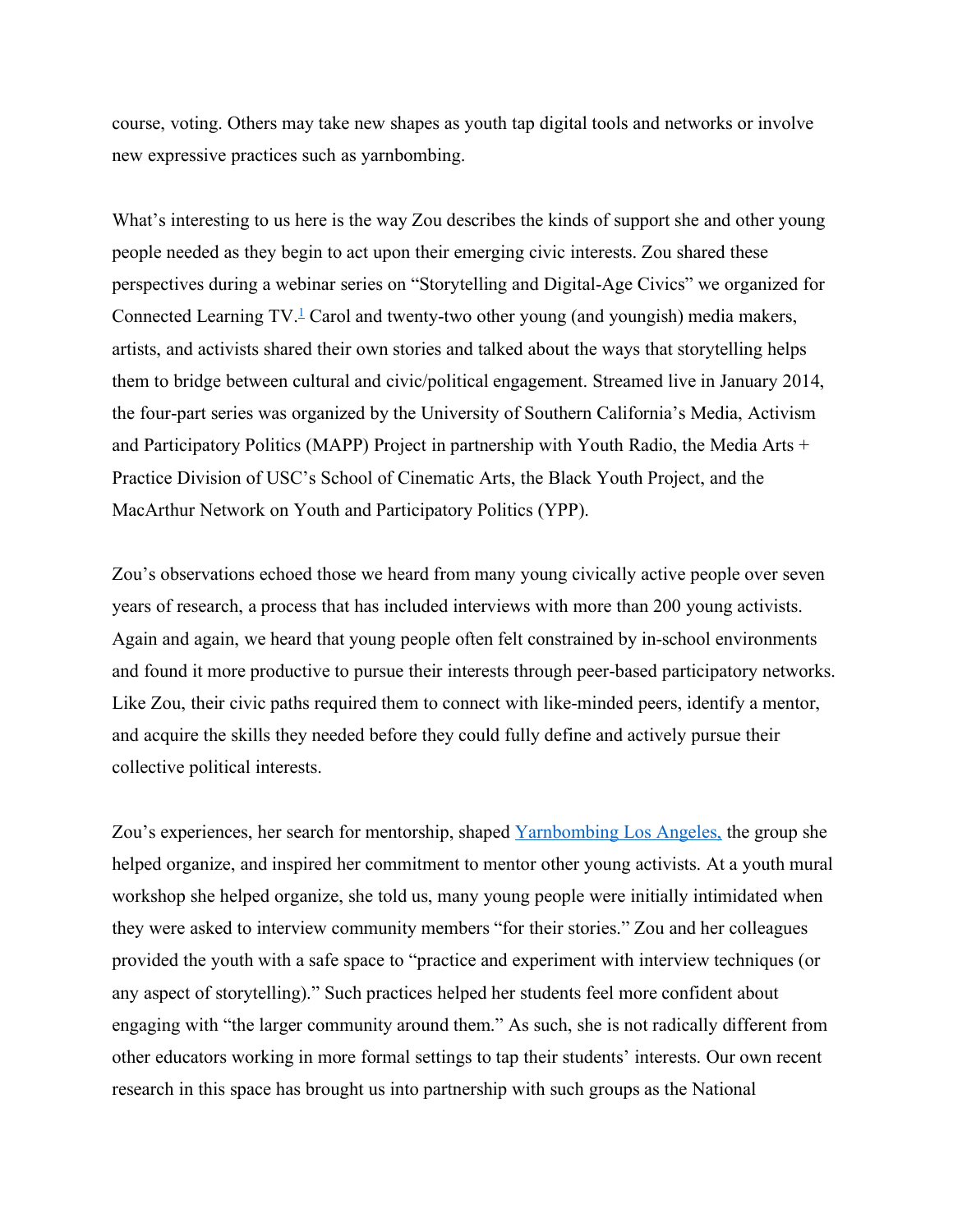Association for Media Literacy Education (NAMLE), the National Writing Project (NWP), and Facing History and Ourselves, each of which has made a serious commitment to promoting digital citizenship. Given how many obstacles young people face in trying to develop and share their own political insights, we value these kinds of educational interventions and respect the commitments that educators at all levels have made to helping young people address issues of concern within their communities.

Every week brings us new signs that American young people are on the front lines of many emerging movements that are seeking to bring about a more just and inclusive society, call attention to long standing problems, or otherwise change the world. In a new book from New York University Press, *By Any Media Necessary: The New Youth Activism*<sup>2</sup> our research team has documented the ways young people are seeking to make a difference by any media necessary. We take this term from the writings of Malcolm X who spoke about changing the world "by any means necessary." If you go back to his speeches, you will see his model for social change relied heavily on grassroots media platforms and practices and on getting youth more involved in the political process. Young people today have been among the first to recognize ways that digital tools and practices might deploy new media platforms and practices for constructing and sharing stories, for mobilizing groups of people, and for publicizing the outcomes of their activism. Yet, they have not done so on their own: often, they have needed strong support from educators and other adult mentors.

There is much we do not yet know about these new and emerging forms of activism. Where do youth engage with civic issues outside schools? When and how do they feel invited to participate? What are their learning needs? How are educators (in and outside schools) able to respond to these needs or provide the resources youth require to take meaningful action in these new contexts? And ultimately, what kinds of learning environments encourage youth to express their perspectives on issues that they care about in ways that will make a difference in the world?

## Participatory Culture, Politics, and Learning

In recent years, a wave of new research focused upon the interplay between participatory culture, learning, and politics has emerged from the MacArthur Foundation's Digital Media and Learning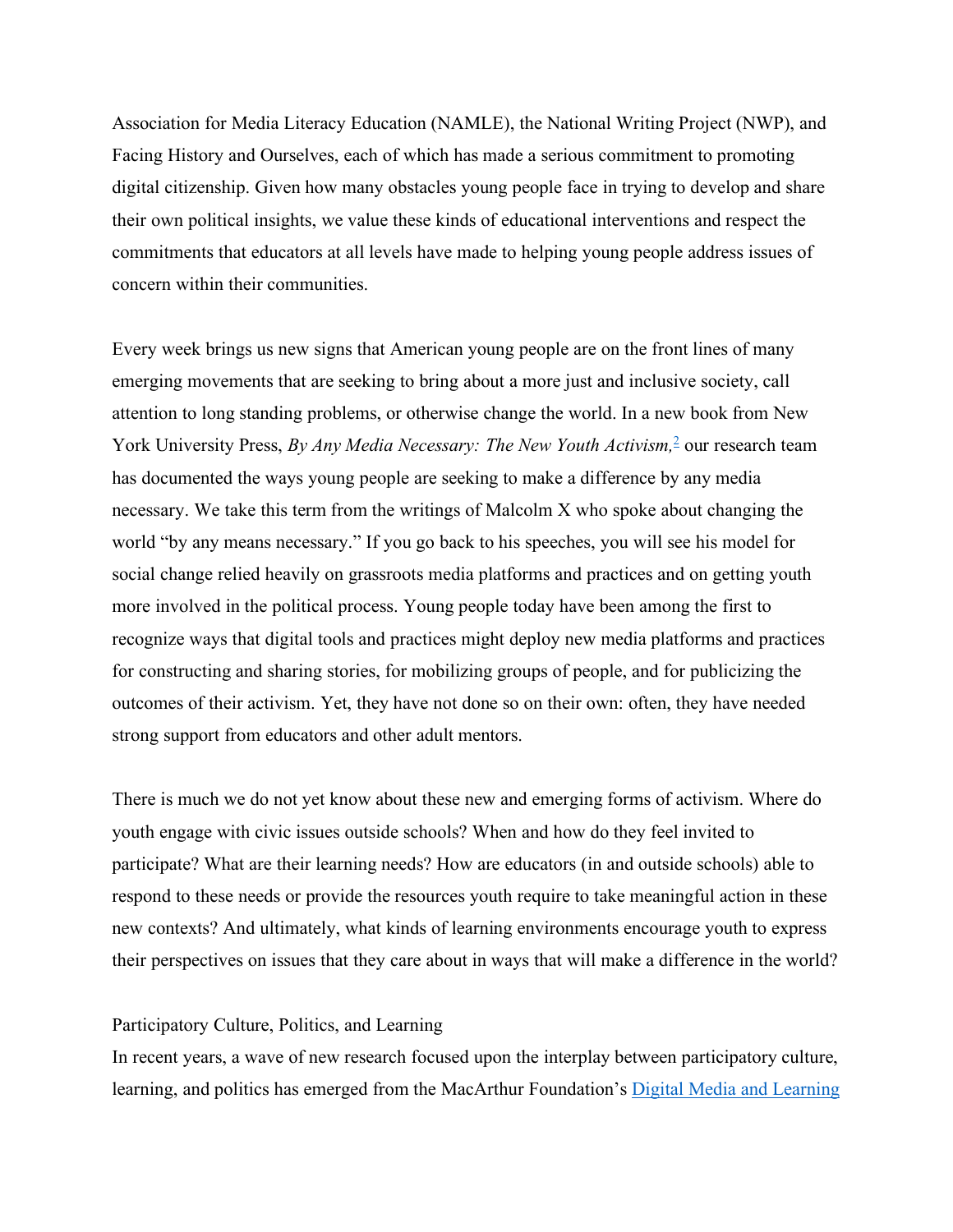Initiativeand, in particular, from two related research networks, the Connected Learning Research Network and the Youth and Participatory Politics Research Network. We have drawn heavily from both networks in identifying participants for this issue, and in many ways, its themes and content represent the point of intersection between the two.

In a collective statement, the Connected Learning Research Network advocated for approaches to education that are "socially embedded, interest-driven, and oriented towards educational, economic, or political opportunity."3 The report summed up its perspective: "Connected learning is realized when a young person is able to pursue a personal interest or passion with the support of friends and caring adults, and is in turn able to link this learning and interest to academic achievement, career success or civic engagement."4

In other words, connected learning takes seriously young people's interests and passions. Connected learning values their experiences online and out of school, and seeks to reshape educational institutions and practices so they can more fully value these alternative sites of learning. The goal is to create a more integrated learning eco-structure, one that helps young people build on what they learned outside of school as they prepare themselves for a fuller life. The Connected Learning Research Network recognizes that such supports are not already in place for many young people, that there are many barriers that prevent young people for being able to deploy the skills they have acquired from informal learning contexts, and that there are many inequalities in terms of who has access to such opportunities. And the network defines success through many axes, including not only economic opportunity or classroom accomplishments but also new models of civic engagement and political participation.

In a statement summing up the work of the Youth and Participatory Politics Research Network, Joseph Kahne, Ellen Middaugh, and Danielle Allen define participatory politics as "interactive, peer-based acts through which individuals and groups seek to exert both voice and influence on issues of public concern." $\frac{5}{2}$  Kahne et al. stress that their "notion of political extends beyond the electoral focus" to include a "broad array of efforts" that range from "electoral" and civic activities to "life style politics." They also propose the following activity types as characteristic of participatory politics: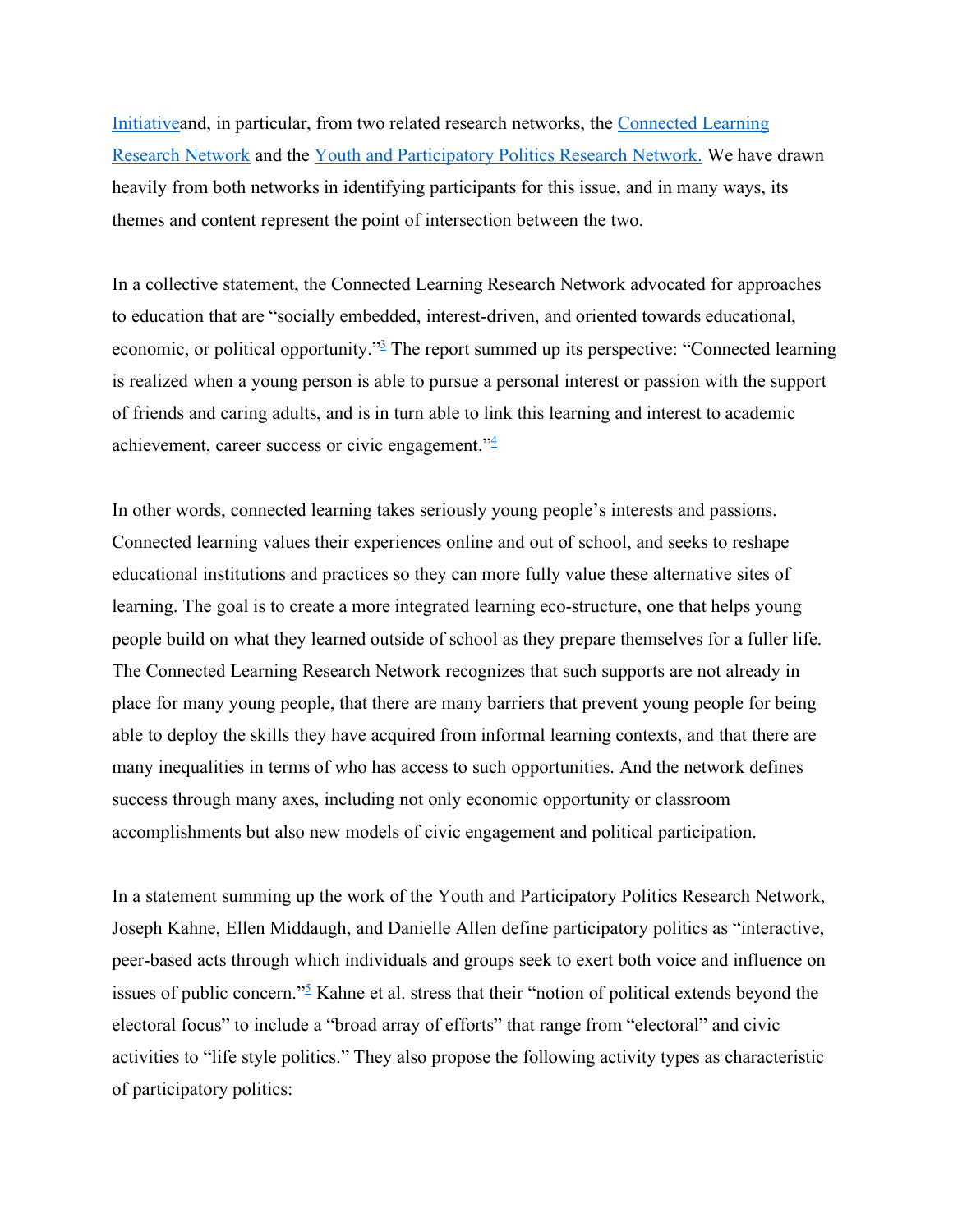**Circulation.** In participatory politics, the flow of information is shaped by many in the broader community rather than by a small group of elites….

**Dialogue and feedback.** There is a high degree of dialogue among community members, as well as a practice of weighing in on issues of public concern and on the decisions of civic and political leaders….

**Production.** Members not only circulate information but also create original content (such as a blog or video that has political intent or impact) that allows them to advance their perspectives….

**Mobilization.** Members of a community rally others to help accomplish civic or political goals….

**Investigation.** Members of a community actively pursue information about issues of public concern... $\frac{6}{5}$ 

Largely peer-to-peer focused, participatory politics has a complex relationship with more institutionalized forms of politics. YPP Network member Cathy Cohen explains: Participatory politics is never meant to displace a focus on institutional politics. We might think of it as a supplemental domain where young people can take part in a dialogue about the issues that matter, think about strategies of mobilization, and do some of that mobilizing collectively online. $\frac{7}{2}$ 

Another network member, Lissa Soep, Research Director and Senior Producer for Oakland's Youth Radio, made the case for a new kind of civic education in her 2014 white paper: "Participatory politics don't come automatically, even for young people raised on mobile devices and digital media. Nor do individuals act alone when they deliberate and pursue justice, and in this sense it's best to frame literacies as activities that communities can organize themselves around through interconnected efforts, rather than as skills possessed by or lacking in this or that young person or segment of the youth population."8 Educational institutions need to ensure that they provide equitable access to the skills and knowledge necessary for meaningful participation and that they provide an infrastructure where those skills can be rehearsed and applied in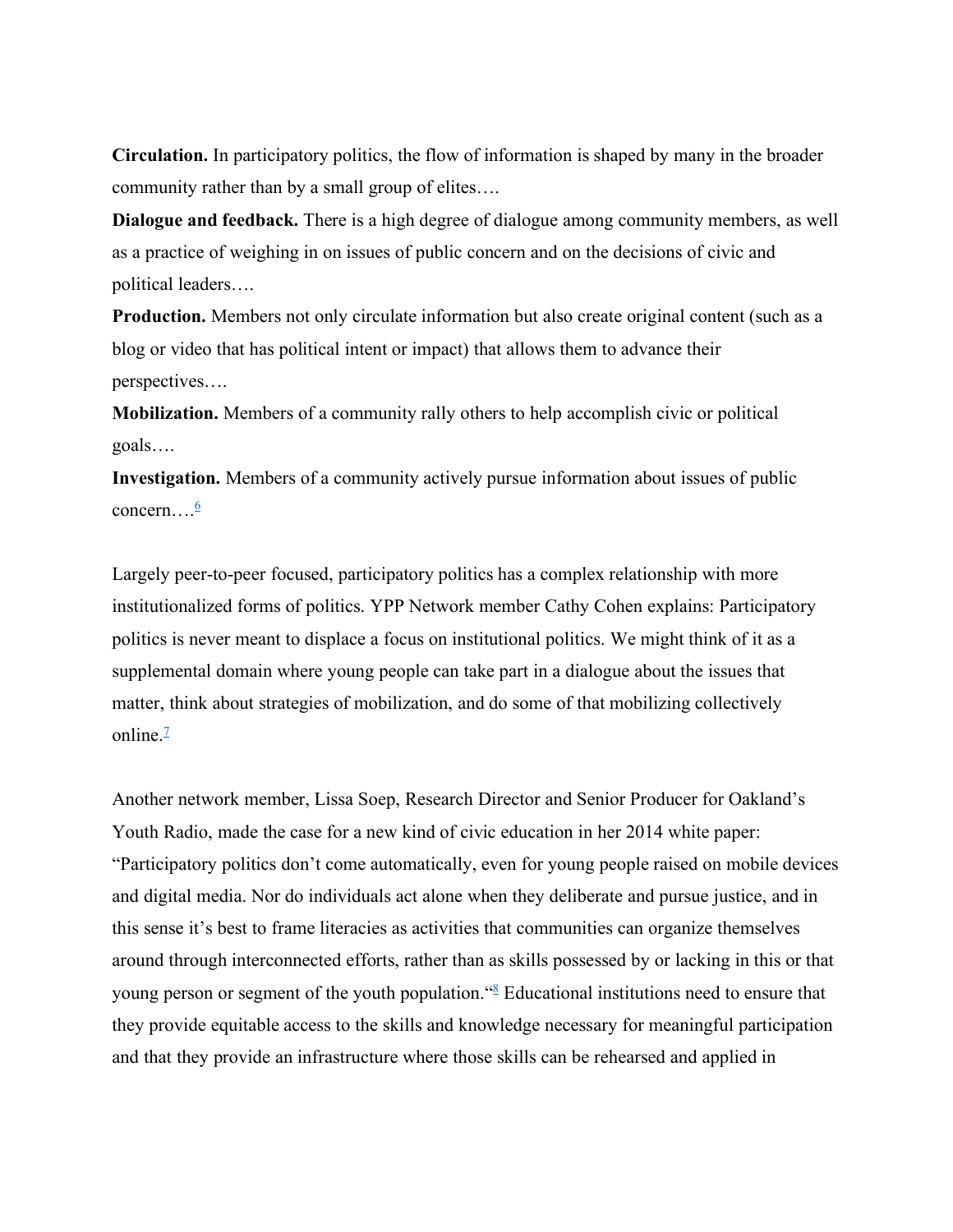contexts of everyday decision making. In particular, they need to prepare young people to identify shared agendas and draw on each other's skills to take collective action. This particular model of participatory politics can be traced back to an earlier white paper for the MacArthur Foundation, *Confronting the Challenges of a Participatory Culture.* There, participatory culture was defined as having "relatively low barriers" to entry, strong support to create and share content, and informal mentorship structures. In a participatory culture, members "believe their contributions matter" and feel a "social connection" with each other as those with more experience mentor others.<sup>9</sup> As Henry Jenkins suggests in his dialogue with Nico Carpentier, this definition of participatory culture may, in fact, "be a utopian goal, meaningful in the ways that it motivates our struggles to achieve it and provides yardsticks to measure what we've achieved." $\frac{10}{10}$  Today, we live in a more participatory culture, one where more, but not all, people have access to the means to produce and circulate media towards their own personal and collective interests.

This issue's two co-editors have worked together for the past seven-plus years to run Media, Activism, and Participatory Politics (MAPP), a research project at the University of Southern California. MAPP has sought to identify these "yardsticks" as they relate to participatory politics. In particular, we are interested in how organizations and networks encourage youth to more meaningfully participate in civic and political life. As Peter Dahlgren aptly observes, "One has to feel invited, committed, and/or empowered to enter into a participatory process." $\frac{11}{11}$  Schools have historically been one of the institutions that have invited young people into the political realm and helped them to acquire the core social skills and cultural literacies needed to be effective at promoting social change.

Our project has drawn on concepts from cultural studies and political philosophy to identify the mechanisms by which young people get recruited, trained, and mobilized as civic agents. Our work is particularly interested in what we call the civic imagination. Before you can change the world, you have to be able to imagine what a better society might look like, you have to be able to envision what the process would be to transform current conditions, you have to see yourself as someone capable of making change, and you have to have some degree of empathy for people whose experiences are different from your own. The mechanisms by which the civic imagination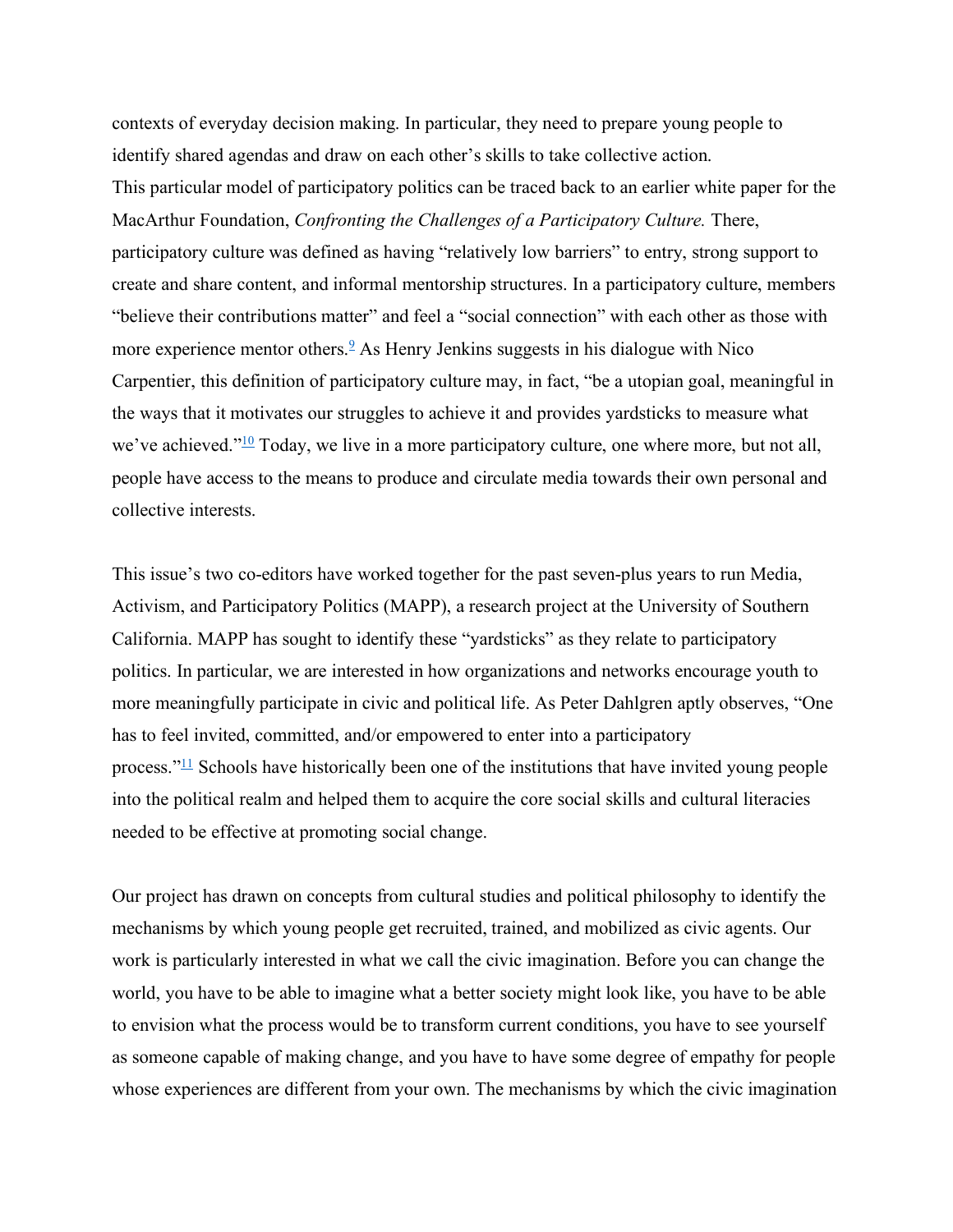operates, the stories and images it draws upon, change from one historical moment to another. Our research has found that young people do not necessarily respond to classic models of citizenship, often finding the languages through which politics are conducted to be exclusive (in that they do not provide points of entry for new citizens) and repulsive (in that heated and divisive rhetoric overrides any attempt to find common ground between competing parties). We have observed young people tapping into the rich reservoir of popular culture (superheroes, Harry Potter, *The Hunger Games,* and zombies, among other tropes) in search of new terms through which they can speak about their hopes and fears for the future of their society. For us, this focus on the civic imagination focuses attention onto the cultural context within which political change occurs. And this emphasis on civic culture has led us to focus on "mechanisms of translation," which help young people who are culturally active to become more civically and politically engaged. $\frac{12}{2}$ 

Our 2016 book, *By Any Media Necessary,* shares case studies of innovative networks and organizations that have helped to recruit, train, and mobilize young activists: among them are Invisible Children, the Harry Potter Alliance, Imagine Better, Nerdfighters, the DREAMer movement, Students for Liberty, and a range of projects supporting the American Muslim community. This research highlights multiple, and at times fraught, trajectories, as young people harness expressive practices (voice) to affect social change (influence). On one hand, we discovered young activists who have overcome enormous difficulties in gaining access to the means of cultural production and circulation: bloggers who did not own their own computers, filmmakers who did not own their own cameras and who rely on community centers and public libraries for digital access. We have seen them succeed in making their voice heard through their innovative use of social media. We have also seen youth who get frustrated after they attempt to use available tools and fail to have their voice heard. Some groups have access to the skills, knowledge, resources, and social connections that enable them to exert their voice. Others especially many of those economically deprived, socially marginalized, historically disempowered—do not. Our book is cautiously optimistic about the new civic cultures that are emerging as young people deploy media-sharing and social-networking sites as springboards for civic action: we identify examples of successful social movements but also some of the paradoxes these groups face as they seek to create a context for participatory politics.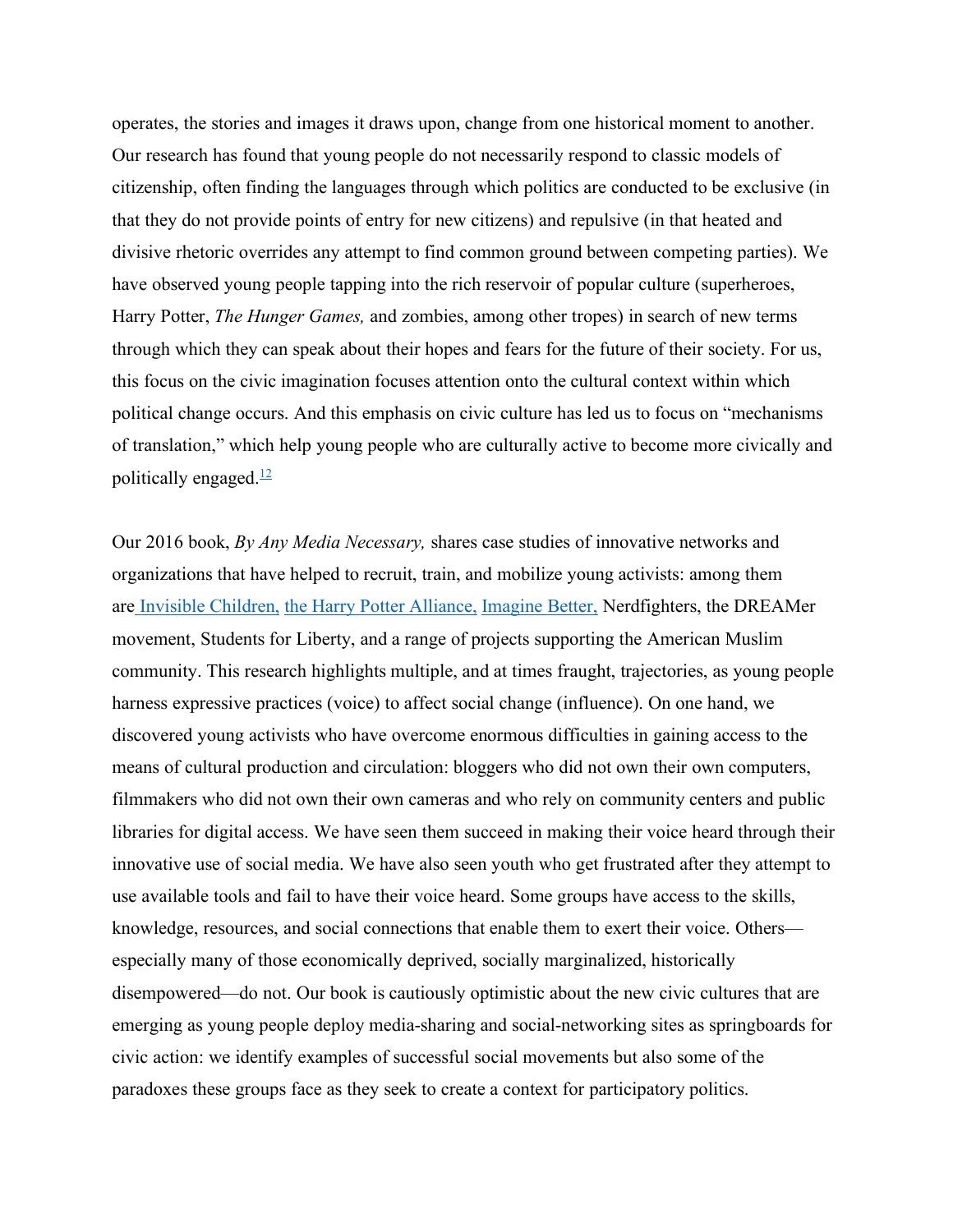Coming out of this field research, we've sought to apply what we've learned to promote civic learning: helping the groups we studied to identify and share their own best practices, assembling resources educators can use in working with young people, and offering some professional development training to help educators identify effective strategy for incorporating those materials into their own teaching. You can learn more about these efforts at our website, byanymedia.org. In this issue, Diana Lee, a MAPP team member, shares one example of the ways that educators have already started to deploy these resources. She explores how one campus-based group, "I, Too, Am Harvard," sought to call attention to the "microagressions" minority students confront in their day-to-day experiences at this elite institution. Lee recounts how our documentation of this project helped inspire a high school teacher from one of our workshops to develop a lesson plan to help her students understand the subtle ways that racism might enter their lives.<sup>13</sup> These resources are already inspiring educators around the country to bring materials produced by young activists into their own teaching of a range of subjects—not only social studies but also literature, arts, and humanities classes. We hope readers will take a moment to explore what we assembled (including videos from many different organizations, some sample lesson plans and activities, and discussion starter videos produced by Joseph Gordon-Levitt's HitRecord) and think about how they might use them with their own students.

Our efforts, in partnership with the National Writing Project and the National Association for Media Literacy Education, represent simply one of a number of pilot programs that have emerged from the two MacArthur Networks and are intended to provide more opportunities for young people to acquire and rehearse the skills at the heart of today's participatory politics. As one recent article summing up these efforts concluded, "Educating for core civic capacities, such as investigation, dialogue, circulation, production, and mobilization is vitally important given the significance of these skills to widespread and effective participation in democratic life.<sup> $14$ </sup>

# Bridging Between Voice and Influence

The work coming out of both the YPP and Connected Learning networks grapples with "voice" or "civic agency." Nick Couldry defines voice as the capacity of people to "give an account of themselves and of their place in the world" in terms that are not only personally meaningful but can also be heard and acted upon by others.<sup>15</sup> Couldry makes clear that serious work on the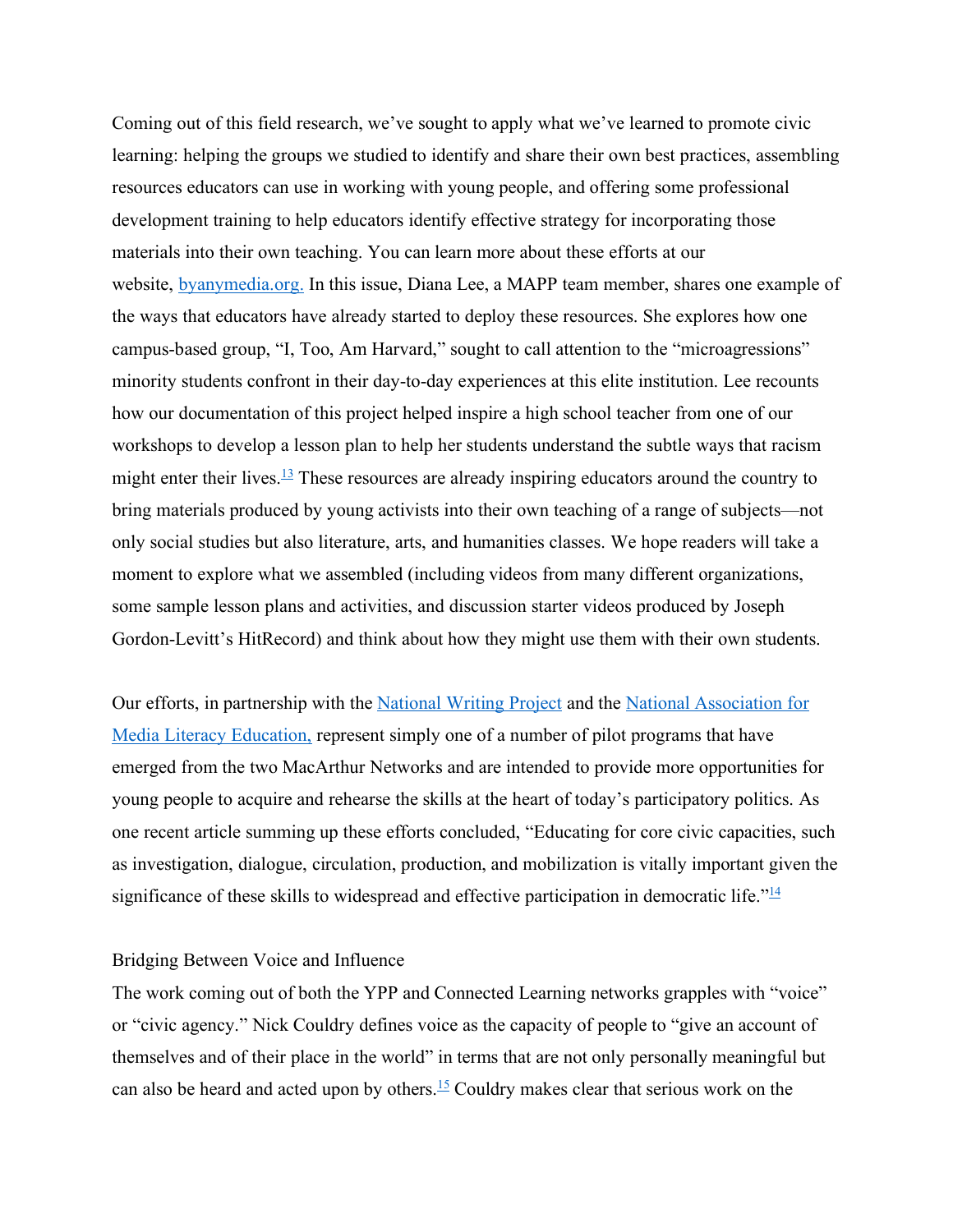politics of "voice" requires us to go beyond "a celebration of people speaking or telling stories." Rather, the politics of voice must be placed in a larger political context, identifying the forces that enable or block certain voices from being taken seriously as part of ongoing struggles over power.16 Building on Couldry's analysis, Peter Dahlgren stresses the social and collective dimensions of voice, stories shared within a community, and not simply "a collection of atomised personal stories."17 Too often, schools reduce voice to an issue of personal expression and do not consider the civic contexts within which stories are generated, circulated, heard, and acted upon. Where we once stressed that the personal is political, we now increasingly are thinking about the politics of networks.

In the recently published *From Voice to Influence,* editors Danielle Allen and Jennifer S. Light brought together leading political philosophers, media scholars, and researchers on social movements and the public sphere to think through how classic understandings of civic agency have shifted in an era of networked activism. $18 \text{ In an interview about the book, Allen explained}$ what she sees as the relationship between the two core concepts:

The rise of digital media and social media have brought an explosion of 'voice' in the public sphere—communications from ordinary people about whatever it is they feel like communicating about that are easily accessible to all of us. There has been a lazy assumption in a lot of commentary about the impact of new media on politics that more voice in itself changes political life and is a good thing. We thought that assessing that view required more clarity about when expressions of voice are 'influential' and when they are not, that is, more clarity about when they make a difference beyond the existential experience of the speaker… We came to distinguish between forms of influence that operate mainly on specific communities of discourse (a neighborhood, a social media network, etc.) and those forms of influence that operate on the level of a whole polity. To achieve an understanding of influence, we had to look at how speech acts can pull levers within political institutions, in relationship to the many organizations of civil society and the corporate world, through the work of social movements, and by effecting cultural change. $\frac{19}{2}$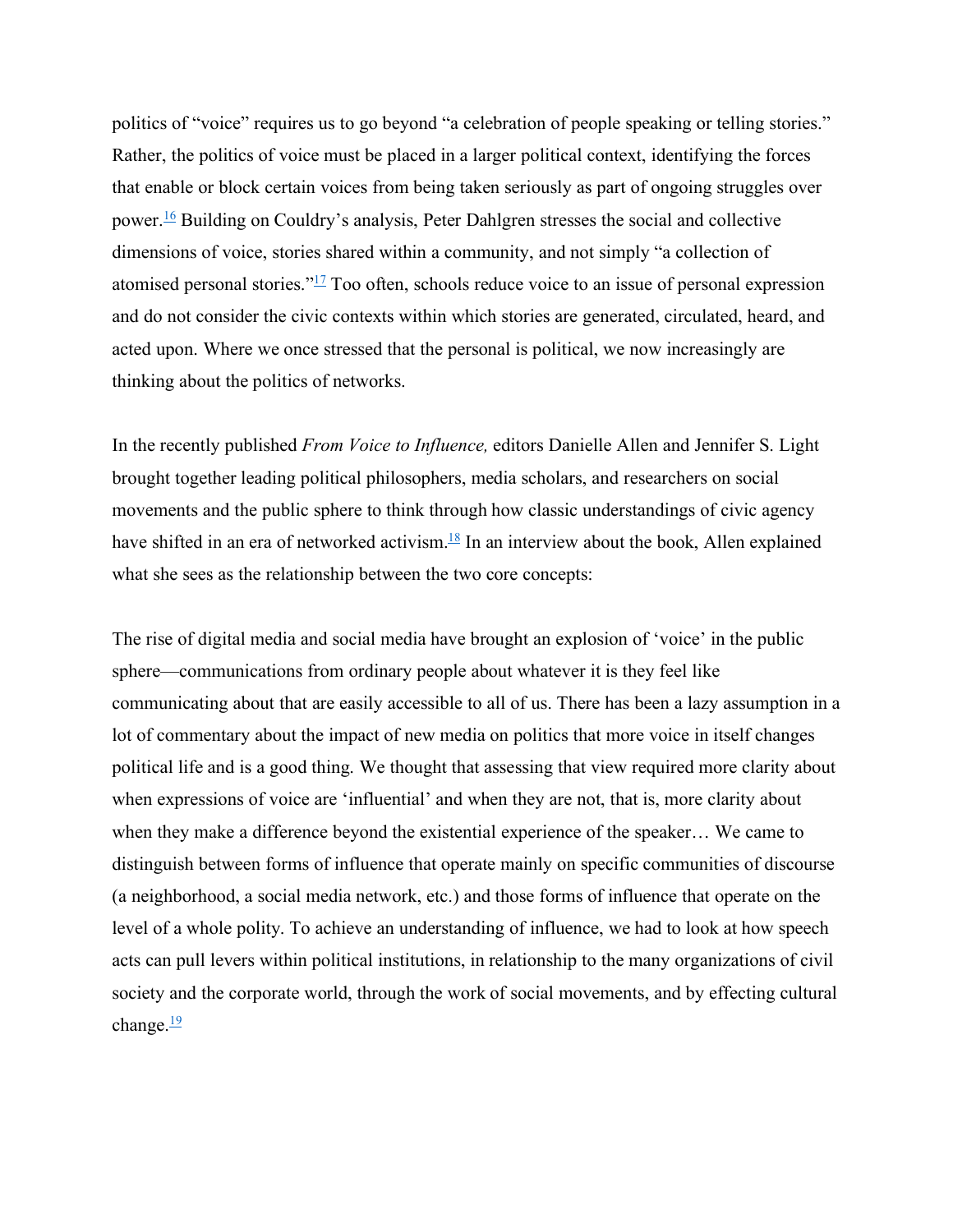Allen and her contributors have drilled down on the concept of civic agency, understood as the capacity to translate voice into influence, and have sought to identify a range of different mechanisms at play in contemporary politics, where collective, grassroots expression has been able to be shaped and directed in ways that have been consequential for the groups involved. This core distinction between voice and influence has been central to many recent discussions of the power of hashtag-based activism, for example. There is a tendency to dismiss those forms of political activism that place a strong emphasis on voice as "slacktivism," suggesting that it constitutes the lowest form of political participation. As Ithaca College student Charlotte Robertson explained in a 2014 *Huffington Post* op-ed, "Social media can be used as a forum to promote ideology and begin conversation. However, it is unacceptable to not move past the point of conversation, into action…. Activism should not be an isolating experience. Activism should be rallying, speeches, emotion. So let's step away from the computer, put down the cell phone, and reconnect with the real world in order to take on and help solve its problems." $20$  In short, her definition of slacktivism stresses moments where there is strong emphasis on voice but limited focus on influence.

A core debate here centers on the issue of how we help ensure that young people's voices are not simply heard but acted upon. In a world when everyone can speak at once, who takes the time to listen to the voices of others, especially those who come from different backgrounds or perspectives than our own? Couldry's focus on "voice" also leads him to an emphasis on the mechanisms and ethics of active listening: what efforts should we be taking in the networked era to insure that as diverse a set of voices possible is being heard by those in power to act upon their concerns? Technological advances have lowered the barriers to producing and circulating media, but they have not yet confronted the systemic and structural obstacles that block certain voices from being heard. Accusing young people of engaging in slacktivism blames them for a problem not of their creation: if the full potentials of a more participatory culture are to be realized, we need to identify those problems which block young people from being able to translate voice into influence. The first step in this process requires educators to think more deeply about how they are fostering voice and ensuring influence in the core decisions shaping the lives of their students.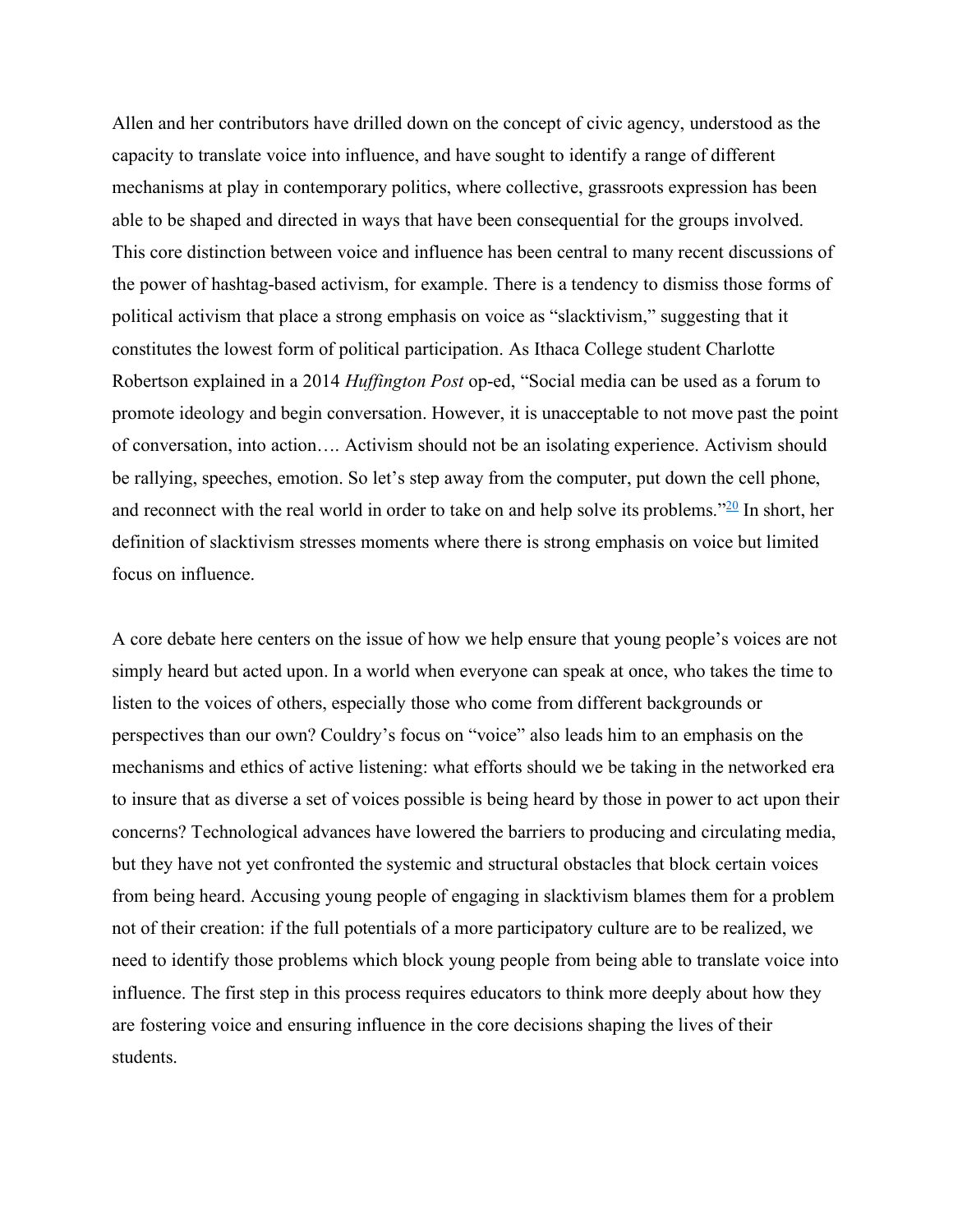Historically, fostering voice has been a valued part of how schools have helped to prepare young people for civic engagement and political participation. For example, here's how that need gets described by the Campaign for the Civic Missions of Schools: "Student participation in school governance provides students with civic skills that will serve them well beyond their time in school. Students who know how to make their voice heard at school will be best equipped to be active and effective in their communities at large." $21$  Here's a core paradox: organizations like the Student Press Law Center report on the growing constraints placed on what students and teachers can say within the classroom, yet those students who have access to digital networks outside of school have relatively unfettered ability to create and circulate media within their peer networks. There, they often lack the kinds of adult mentorships that might help them to deploy these communication capacities responsibly and ethically. So, which of the two represents the best learning environment to help young people understand the links between voice and influence, between great power and great responsibility?

Why do we have such trouble fostering meaningful student governments in the era of Kony 2012, #blacklivesmatter, the DREAMer movement, and Occupy Wall Street, to cite just a few examples of campaigns where youth voices have played vital roles? Why do young people have so many more meaningful opportunities for civic learning, engagement, and participation outside school than within? What might educators learn from looking at the kinds of instruction and learning that are emerging within these grassroots organizations, movements, and networks that have been effective at getting youth involved in the political process? What are the implications of these efforts for those who are teaching civics, composition, and media literacy skills? What has happened as brave educators have sought to incorporate what they've learned about participatory culture and politics into how they teach? What are successful models for new forms of civic education that are fostering an ideal of community readiness?

#### About this Issue

For this special issue, we invited theoretical and applied submissions that explore how and when the practices we associate with participatory culture might be politically meaningful: both for those who participate (for whom benefits might include developing their voices and skills as citizens) and for those who receive such messages (for whom benefits might include gaining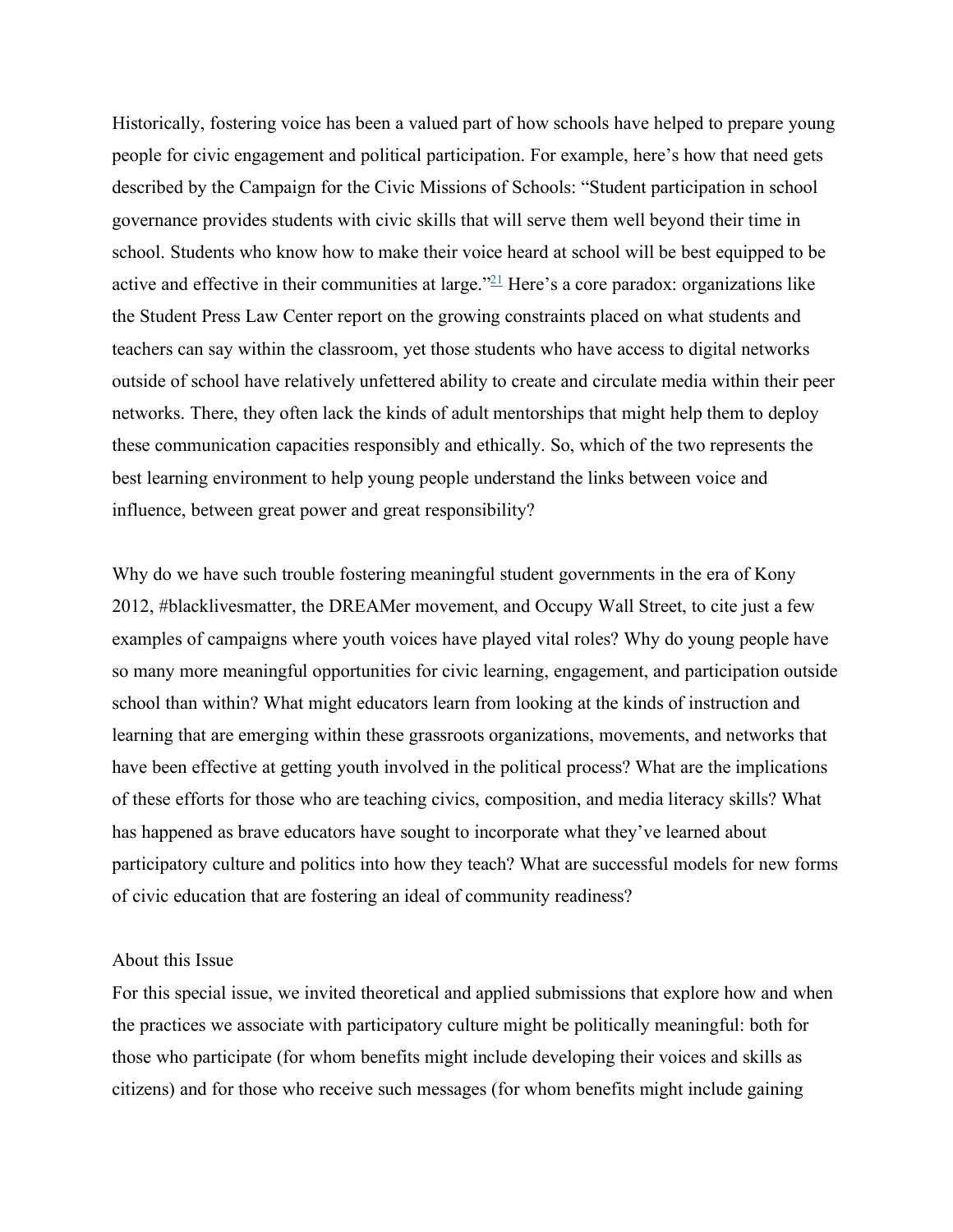access to alternative perspectives to those represented through more mainstream media channels). We also sought to further understand the risks and limits of these particular tactics and the models of change that inform them. Finally, we were interested in how in- and out-of-school experiences can help young people learn to use their voices to influence social change. We see these concerns as central to what it means to foster digital citizenship and media literacy in the twenty-first century.

All of the articles included in this collection unpack the implications of these core concepts voice and influence—for educators, with a particular emphasis on civics and participatory politics. Some of the articles examine what youth and activists are currently doing to support youth voice. They identify specific skills youth need as they bridge between voice and influence. Others explore the opportunities and challenges faced by educators who aim to scaffold digital media making and participatory politics in learning contexts. Taking a case study approach, they grapple with the question of what constitutes success under such circumstances.

## *Participatory Learning Outside Schools: There Are No Digital Natives*

Neta Kligler-Vilenchik and Sasha Constanza-Chock et al. both focus on digital media practices outside school contexts. These are the kinds of practices we would need to take seriously within a connected learning framework, since these are experiences that should be more fully appreciated and valued within the classroom.

Constanza-Chock et al. share findings of a collaborative research project conducted by the Global Action Project (G.A.P), DataCenter, and Research Action Design. The research project strove to understand storytelling and media making practices as defined by youth organizers around the country and found that youth "are increasingly involved in all aspects of media making—from training peers to implementing media strategy." $^{22}$  Through her ethnographic study of the Nerdfighters, an informal fan community that formed around the vlogs of John and Hank Green, Kligler-Vilenchik similarly argues that "out-of-school youth-driven participatory spaces" are crucial spaces of connection and learning for the young people who get involved. $23$ While focused on different communities, Kligler-Vilenchik and Constanza-Chock et al. both highlight the skill development and supports young people require as they learn how to affect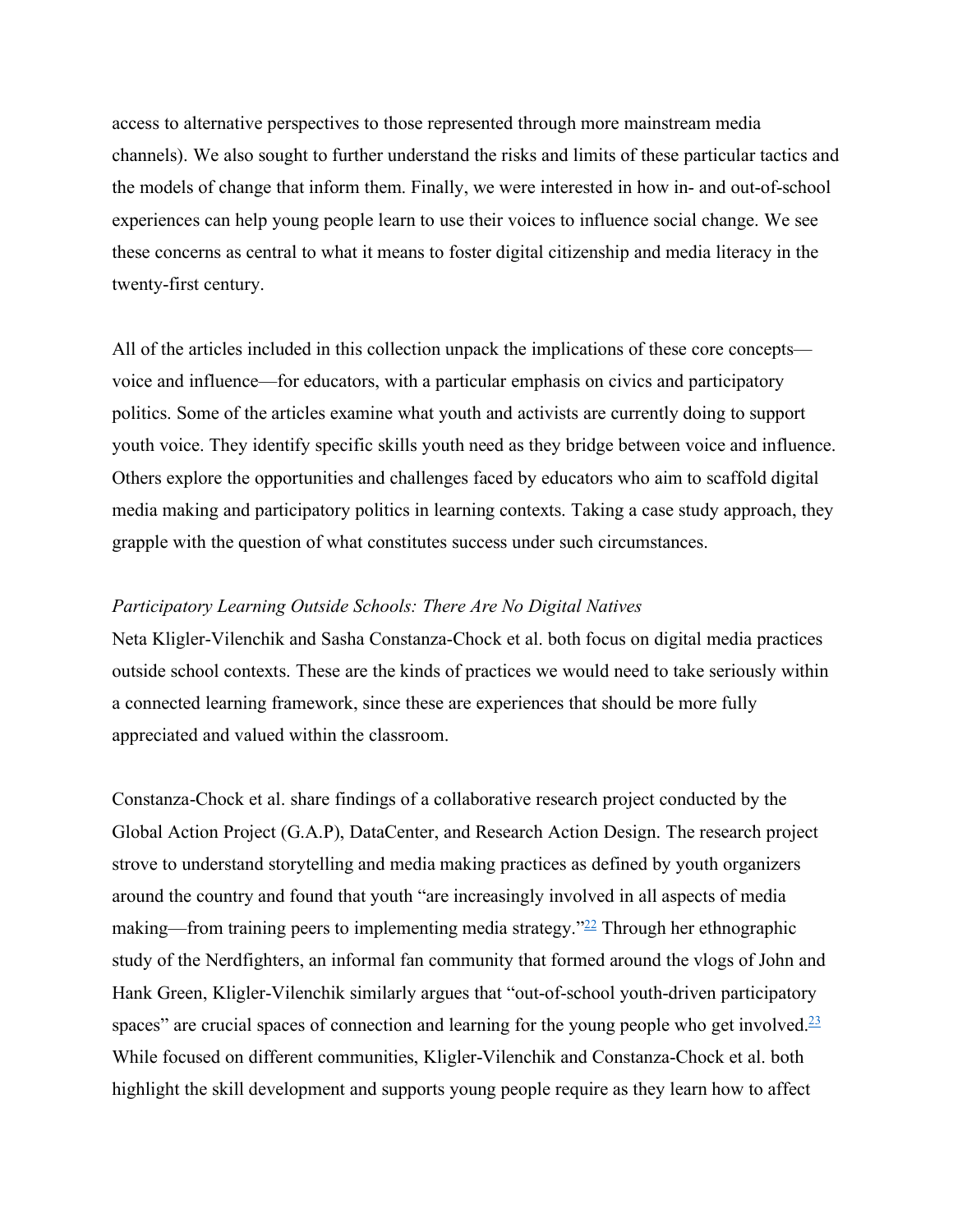social change. Contrary to the myth of the digital native, which assumes such skills are widely held by anyone who came of age within the networked era, young people are not "magically imbued with multimedia production skills at birth.<sup>324</sup> Rather, "media" making is "a critical arena of intentional struggle"25 and skill development.

Kligler-Vilenchik and Constanza-Chock et al. draw on their studies to propose specific levers that can help support young people in these out-of-school contexts. Kligler-Vilenchik identifies "mechanisms of translation," a term she uses to refer to "the ways that groups can leverage the same spaces, practices, and language that are honed in the context of online participatory cultures and are employed by participants for sociability and enjoyment, to extend participatory politics."26 Constanza-Chock et al. emphasize that media making is itself an transformative experience; they argue that the most effective media organizations invite their members to participate in cross-platform media production that is linked directly to action, is accountable to the group whose stories are being told, and strengthens critical consciousness. This approach builds the knowledge, skills, and self-determination of participants.  $27$ 

Read together, the "mechanisms of translation" and "transformative media making" emphasize on-the-ground practices that young people engage with outside of school settings, practices that can have real consequences for how they see themselves as political agents and how they are able to act upon issues that have a direct impact on their lives.

Three "Voices from the Field" contributions illustrate how different kinds of organizations are applying such values and practices through their work with young people. Janae Phillips highlights the work of the Harry Potter Alliance, an organization that fosters the civic imagination via forging connections between the Harry Potter narratives and real world social issues. <sup>28</sup> Phillips recounts her own civic journey and describes how the group's campaigns harness the power of story to engage youth who might otherwise not be motivated to join a more conventional organization. Yomna Elsayed interviews Rawan Damen, the maker behind Palestine Remix, a online interactive project created by Al Jazeera, which allows participants to use existing documentary footage to "retell" the stories from this much-contested region.<sup>29</sup> With three million visitors, the project started out as a "fun" way to learn about Palestine but has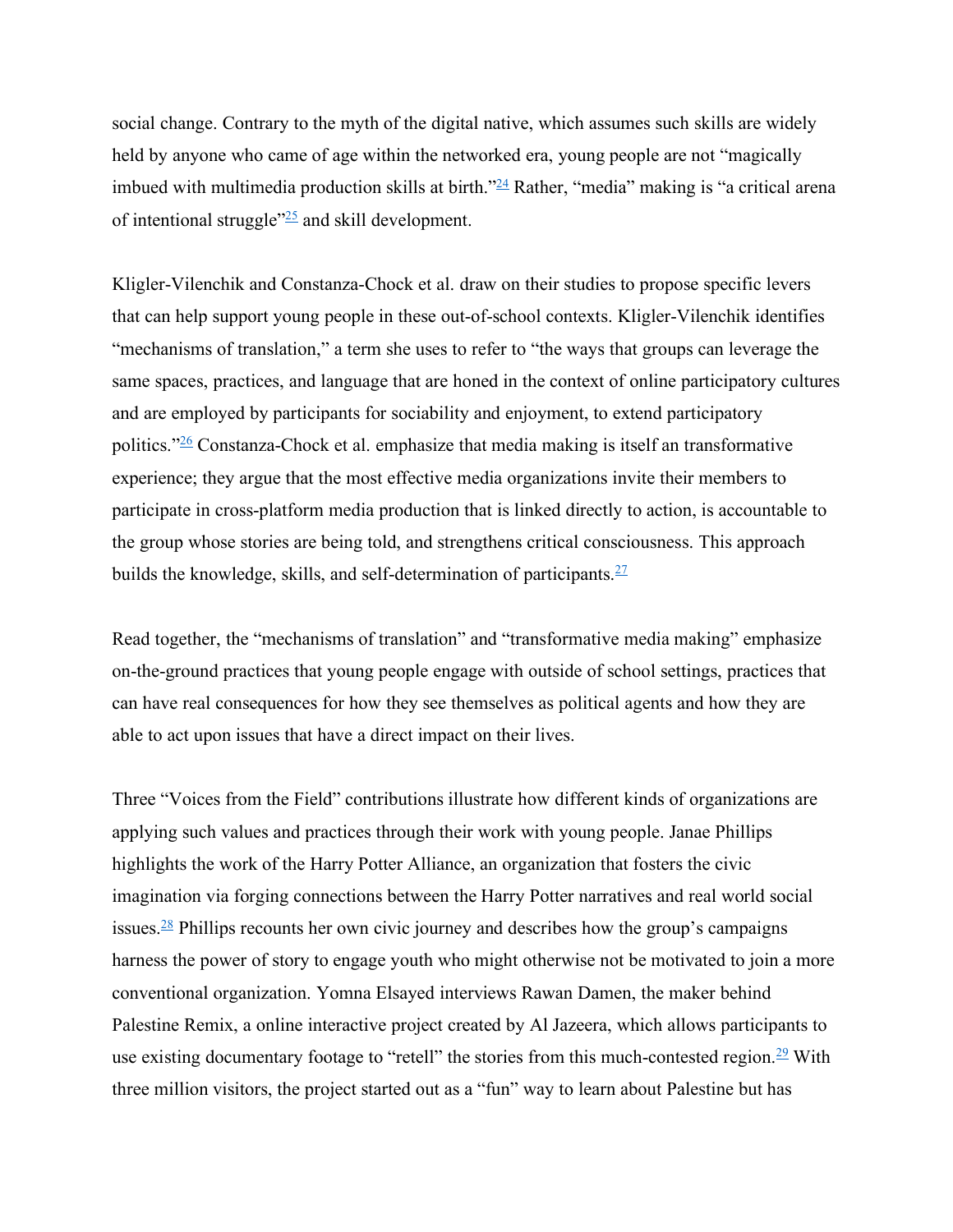become a tool "for educational purposes as well (both universities and schools)." Tani Ikeda (interviewed by Alexandra Margolin) recounts how ImMEDIAte Justice, a organization that teaches "filmmaking with a feminist lens," sees media production as an empowering process. She articulates how she and her colleagues use story as an "agent of change" that has the "capacity to shift cultural conversations." $\frac{30}{20}$ 

#### *Learning to Dialogue*

Erica Hodgin and Carrie James et al. highlight "dialogue" as a practice "essential to maintaining a healthy democracy.<sup>31</sup> As Hodgin observes, digital media in particular allows opportunities for "online dialogue" to "take place anytime, anywhere," thanks to the affordances of online forums, comment sections, and social networking sites. $\frac{32}{2}$  But anyone who has spent time in such contexts knows that the comments posted there are not always civic, civil, or constructive, and that more work needs to be done to encourage an ethics of listening and responding in such spaces. James et al. draw on qualitative research to explore "how digitally savvy civic youth" use such connectivity to encourage discussions of civic and political topics. Though they note that the youth in their study do deploy "moves and tactics"—like intentionally educating and strategic tone use and use of humor—"to achieve their goals," they also observe many "uncertainties and struggles" that youth face around online political conversations. $\frac{33}{2}$  Youth were often not sure about when and how to share politically inflected content through their social networks. They worried about "flooding people's feeds" and unintentional audiences. Many youth wanted guidance (in the form of an peer, educator, or other adult adviser). They also found that many youth resorted to "self directed learning strategies" when it came to figuring out the best way to dialogue effectively. $\frac{34}{3}$ 

Hodgin documents an educator response to these needs in the form of Youth Voices, "a schoolbased social network platform developed by NWP [National Writing Project] teachers to bring students together online to share and engage in conversation." Designed for in-school contexts, Youth Voices stresses safety and accountability. When interviewed by Hodgin, the students who participated in Youth Voices felt it was a "safe space focused on learning where they could be taken seriously and express themselves academically and politically.<sup> $\frac{355}{2}$ </sup> Hodgin outlines specific guidelines that helped develop a dialogue etiquette: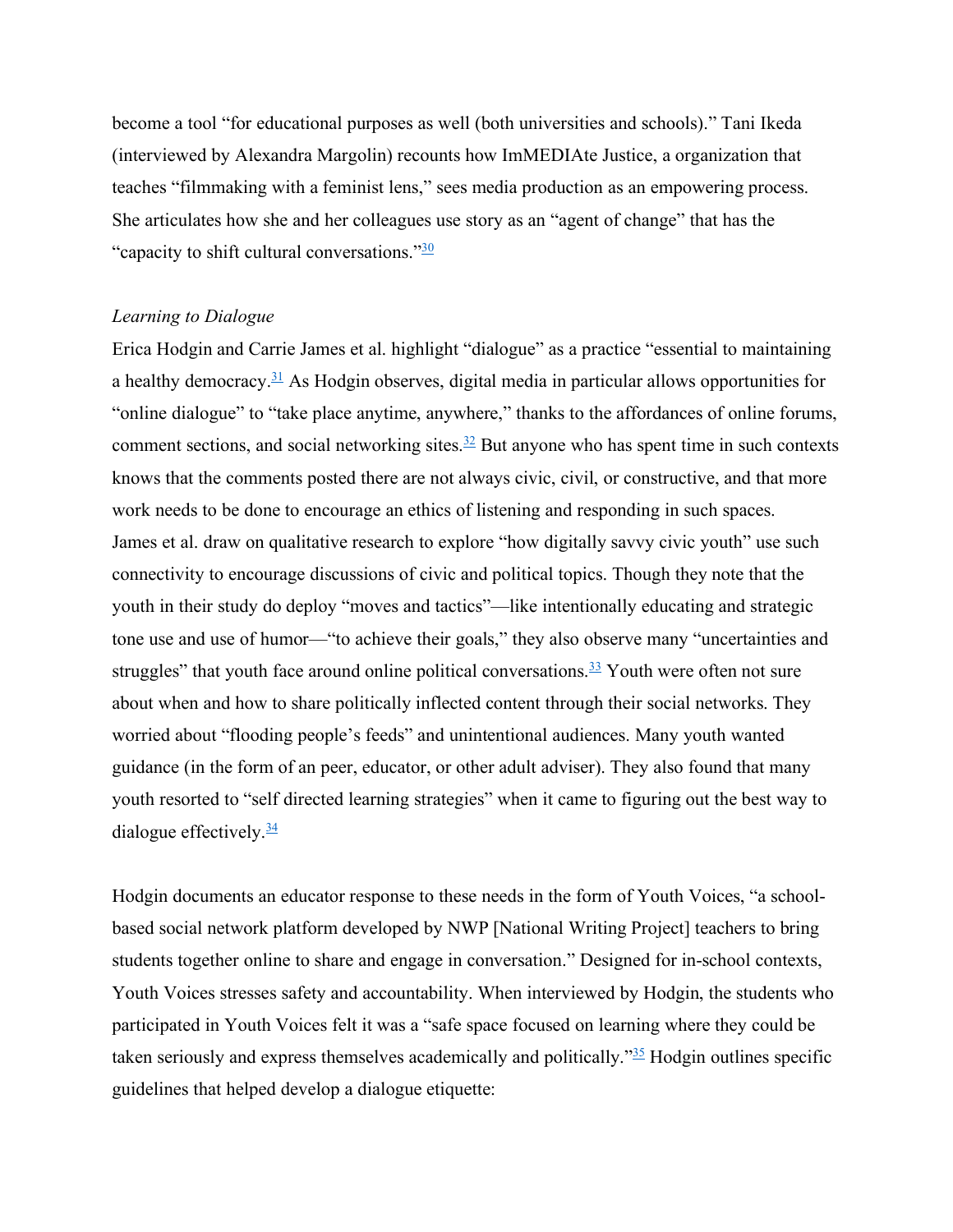1. Speak directly to the student or teacher whose post you are responding to.

2. Quote from the post or describe specific details.

3. Relate the work to your own experiences or to another text, image, video, or audio that this one reminds you of.

4. Be encouraging and generous with your remarks. End on a positive note.  $\frac{36}{5}$ She recounts how some students and teachers were able to use other social media like Twitter and Facebook to garner additional visibility for stories initially circulated through Youth Voices, resulting in an online petition (on change.org) "compelling the state to provide more academic and mental health counselors for schools in high need areas." $\frac{37}{27}$ 

# *Goals: What Defines Success?*

Several articles in this special issue grapple with what constitutes success in digital media learning contexts. Alicia Blum-Ross and Sonia Livingstone, in particular, interrogate two key discourses that guide digital media programs in school and after-school programs. On one hand, they name the "voice" discourse, which posits that "equal opportunities can generate iniquitous results" and focuses on "disadvantaged groups to support their agency, creative expression, and civic engagement." $\frac{38}{38}$  On the other hand, they identify a rival (what they call) "entrepreneurial" discourse, which "focuses on teaching young people to use digital media technologies effectively" with the goal of providing "tangible skills" needed to "get ahead" in a "technologically advanced and increasingly competitive and precarious world." $\frac{39}{2}$  Fueled by what the authors identify as the "rise of neoliberalism," the entrepreneurial discourse prioritizes "selfinterest" over the more communal and civic goals stressed in the voice discourse. $40$ Through a review of the ebbs and flows between these discourses over time, they point to a possible "linear shift from a more communal vision to an increasingly individualized one.<sup> $14$ </sup>

Andres Lombana-Bermudez's study of the Cinematic Arts Project (CAP), an afterschool program at Freeway Highschool in Austin, Texas, demonstrates the challenges and complications that arise from conflicting definitions of success. Pressured to live up to the success standards defined by an earlier iteration of the program when participants and mentors succeeded in creating a feature length documentary that was accepted to a prestigious European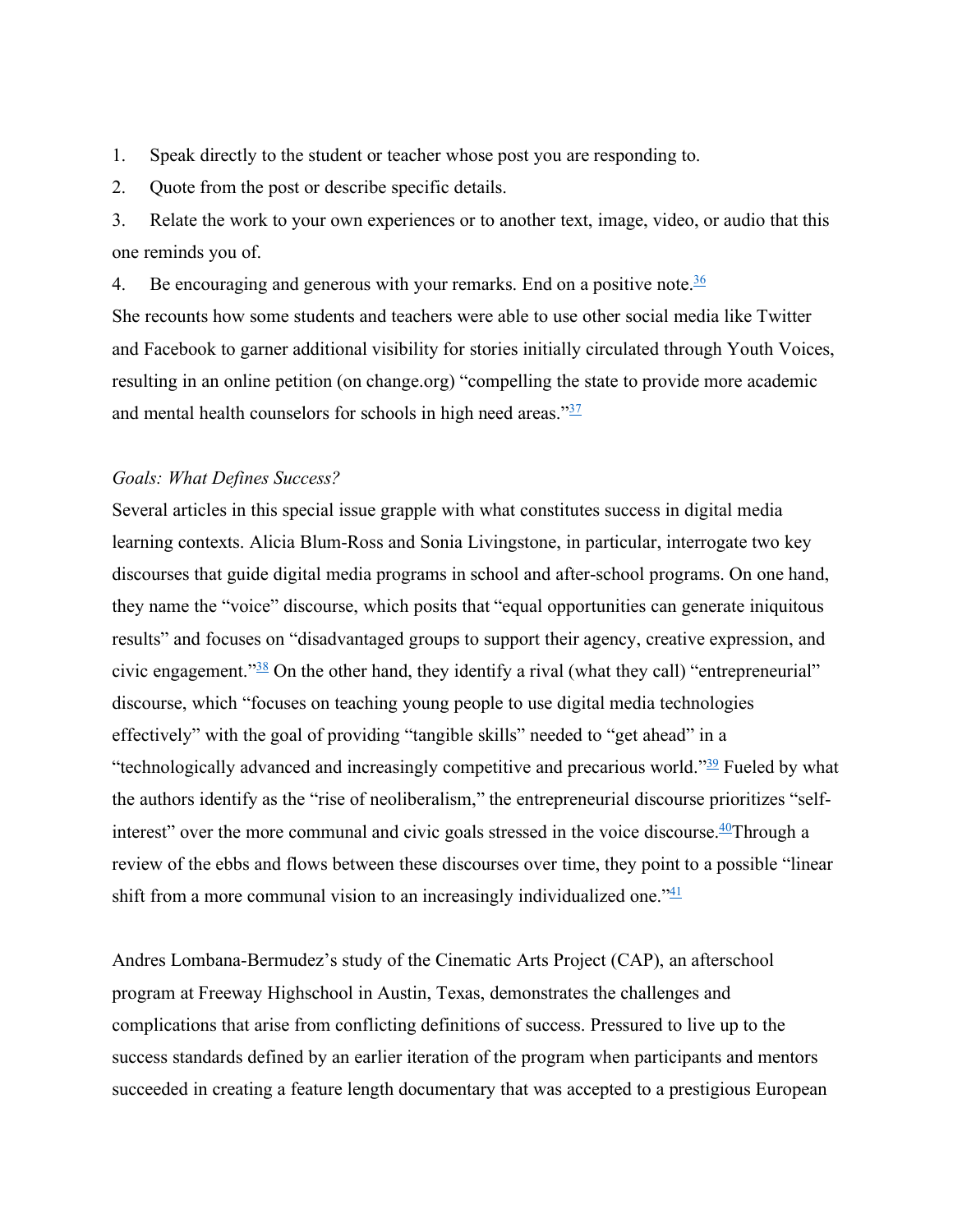film festival, the CAP organizers and students pushed themselves hard to create a transmedia documentary film—*Paul's Memories,* a story told from the perspective of a man with Alzheimer's. As Lombana-Bermudez recounts:

The demands wore out many of the participants, especially those who assumed major responsibilities such as editing and managing. The amount of work during the last month of postproduction required some Freeway High students like Antonio to spend long hours at night working at the computer lab, unable to attend regular school classes or complete their college applications. After finishing the program, several CAP members expressed their feelings of tiredness and stress due to the amount of work required to deliver all the media texts on time. Those feelings were magnified by frustration upon learning that the film festival's jury did not select Paul's Memories and that the money they raised was not enough to sustain the large-scale program for another year. $\frac{42}{5}$ 

Here, arbitrary conceptions of what constituted success overrode both the desire to provide opportunities for youth voice and to provide training necessary for future economic success.

#### *Civic Centered Design, Usability, and Connected Learning*

How can we begin to move beyond what Livingstone and Blum-Ross describe as the "doublespeak" $43$ created by competing discourses, funding pressures, and shifting goals? In their articles, Eric Gordon and Paul Mihailidis, Craig Watkins, and Kiley Larson et al. work through specific case studies to propose possible ways forward.

Gordon and Mihailidis observe, "Institutions continue to struggle with how to provide 'useful knowledge' to a sufficiently wide range of students.<sup> $34$ </sup> They "argue that there needs to be a refocusing of the liberal arts away from usefulness and towards… usability." They define "usability" as "knowledge characterized by its potentiality, in addition to its instrumentality," knowledge that is "open-ended, capable of accommodating a range of user experiences, and appropriately cultivated within the social experience of learning."45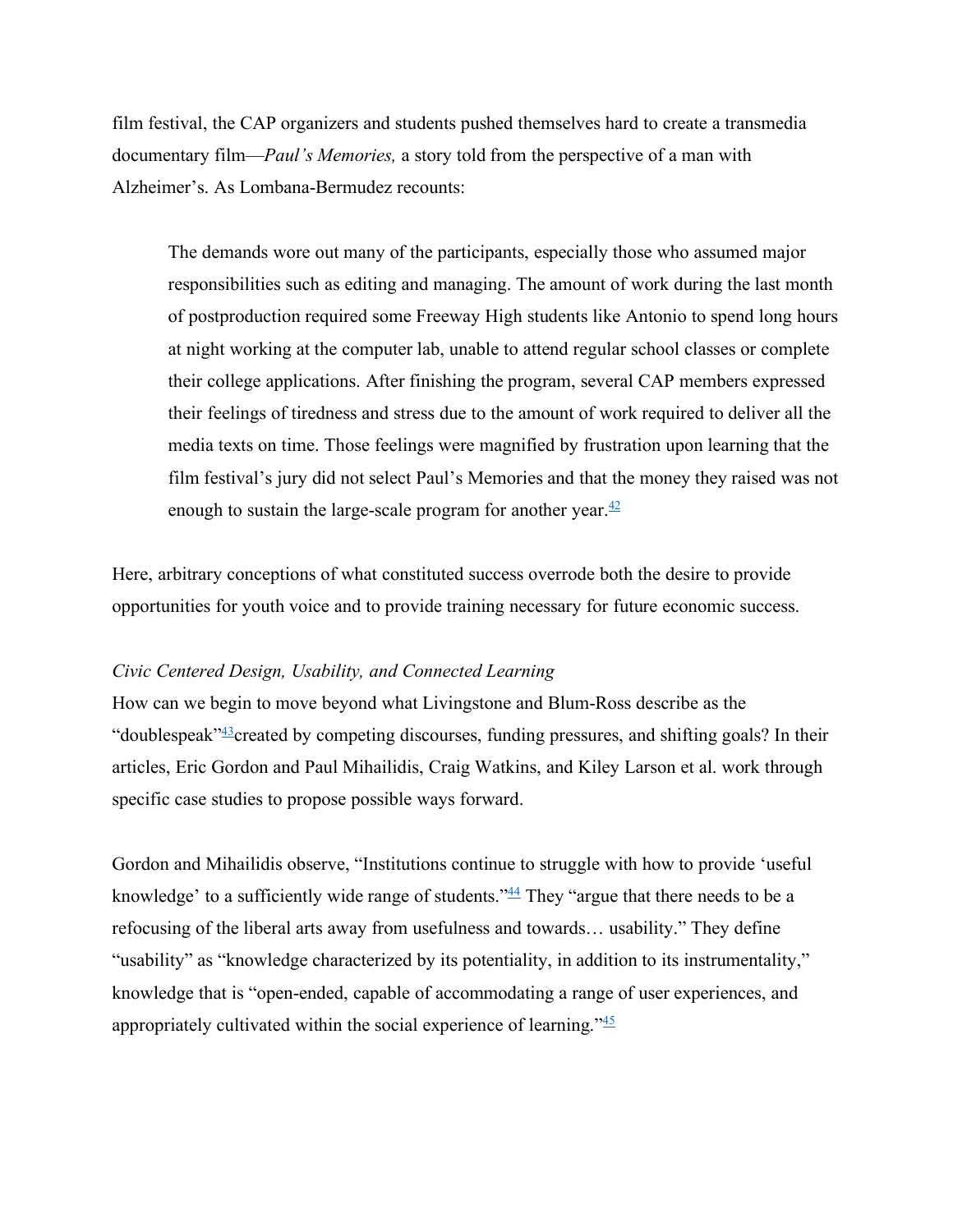The authors respond to their own articulation of usability through the forming of the Boston Civic Media (BCM) Consortium, which they launched to "create partnerships and synergies between higher education and community groups in order to normalize more applied, flexible, and usable models for learning."<sup>46</sup>The authors see BCM as a "forum for university faculty and their partners in community-based organizations, advocacy groups, and government who are interested in new forms of civic agency and how they intersect with the classroom." $\frac{47}{47}$ 

Watkins focuses on two "Advanced Game Design" courses taught at the Freeway Highschool (same location as Lombana-Bermudez's case study). Taught through a partnership with his research team, the courses aimed to use game design as a tool for "real-world" thinking and community engagement around a specific issue (in this case childhood obesity). $\frac{48}{3}$  The courses were taught through "'civic-centered design," which Watkins describes as generating solutions to community-based problems through an act of making, which is driven by the needs, desires, and context of the intended beneficiaries. $\frac{49}{2}$  Watkins argues civic-centered design learning differs from more traditional learning models in significant ways:

In the traditional classroom, learning is vertical and memory-driven. More specifically, knowledge and information are dispensed in a top-down fashion insofar as teachers are positioned as the exclusive source of expertise in the classroom. By contrast, learning in the civic-centered design classroom is horizontal and inquiry-driven. That is, knowledge and information flow in multiple directions from teacher-to-student, student-to-student, and even student-to-teacher. In the traditional classroom learning is memory-driven. As a result, assessment is typically based on how well students can memorize classroom facts. In the civic-centered design classroom learning is inquiry-driven. Assessment is based on how well a student can probe a community-based challenge and develop innovative solutions. Whereas the traditional classroom situates learning as a linear path to mastering already established facts, the civic-centered design classroom situates learning as a messy journey to discovering knowledge and the capacity for change.  $\frac{50}{2}$ 

The horizontal structure of civic centered designed classroom also necessarily supports and encourages student voice. In fact, it cannot function without it.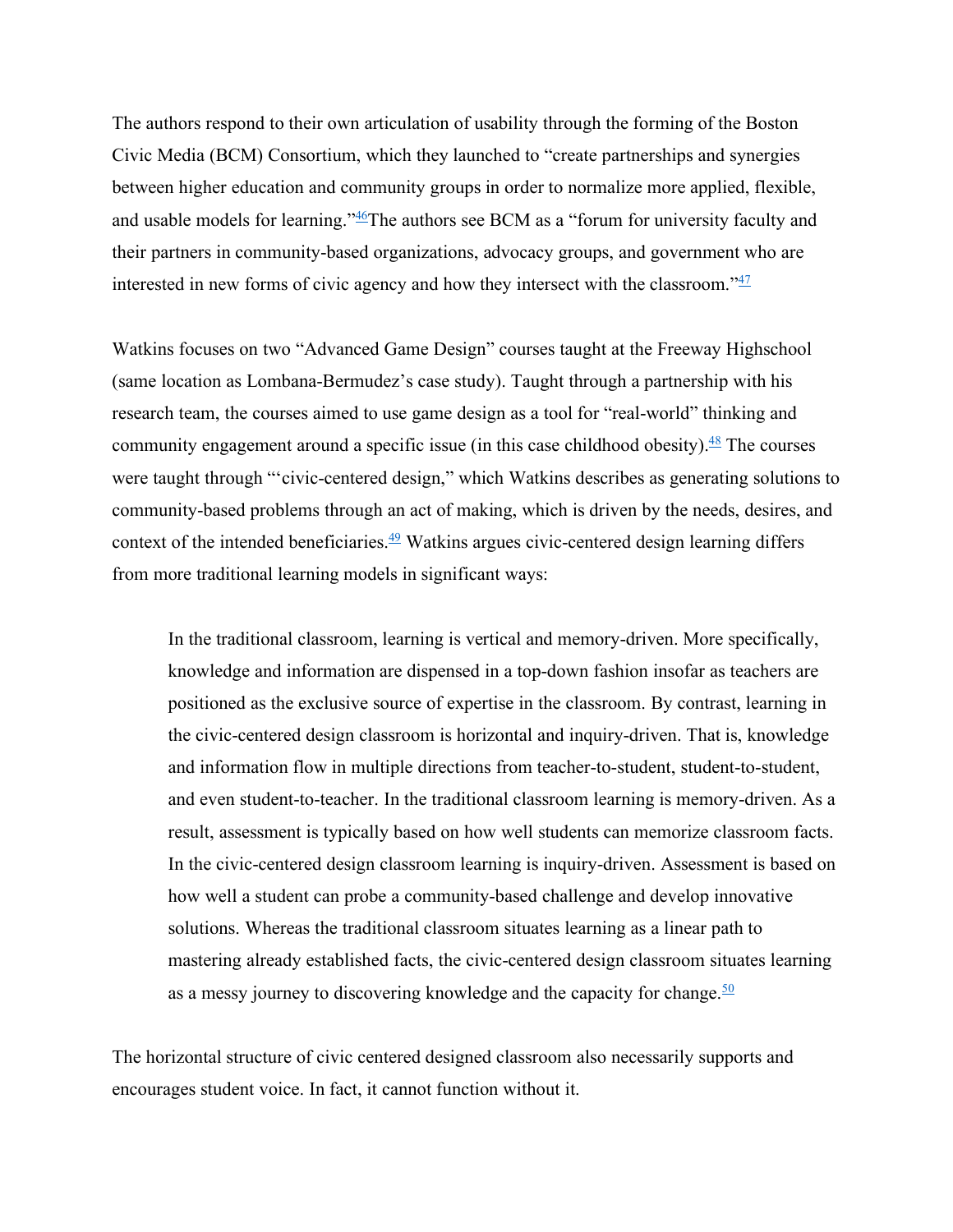Watkins admits the project faced practical challenges stemming from connectivity issues, lack of familiarity with software, and home situations that did not support "out-of-school engagement with school assignments." $51$  A member of the Connected Learning Network, Watkins observes that "the effort to link the students' learning and game-creation practices to activities outside of the classroom via more informal modes of information gathering and knowledge production is, in theory, a good idea. However, for many of the students that we worked with, engagement with academic learning was primarily a school-based activity." $52$ 

Focused on the Regenerate Chicago Neighborhoods (RCN) project that took place at Journey (a charter school), Kiley Larson et al. recount "how a collaboration between formal and informal educators, working with under-resourced and non-dominant youth, created civic learning opportunities for students that bridged their in- and out-of-school lives by allowing them to explore issues relevant to their neighborhoods."<sup>53</sup> The project asked students to identify problems impacting their local communities and to propose practical solutions that might improve their lives. Rooted in the connected learning framework, the project urged students to put Dewey's "democracy as a way of life" into action in their local contexts. Through the first person student reflections included in Larson's study, we learn how the project impacted the youth involved. As one student, Neel, explained,

I've been living in my neighborhood for, like, four years now, and before this project, I've never even considered anything about my neighborhood. It was kind of like, I just go home, and then I leave to go to school or whatever. I don't look around and see what could be improved. Now, every time I leave my neighborhood, I look back and I'm like, "Hmm, this could be improved, or this could be cleaned up." That kind of opens your mind to your neighborhood and how you can improve it.  $\frac{54}{5}$ 

Though the RCN project also faced its own set of challenges (neighborhood violence that constrained exploration, challenges of translating between interests and civic action), it still succeeded in shifting participants' interest and confidence levels as they started to voice their concerns as citizens: "Linking students' neighborhood experiences to their in-school learning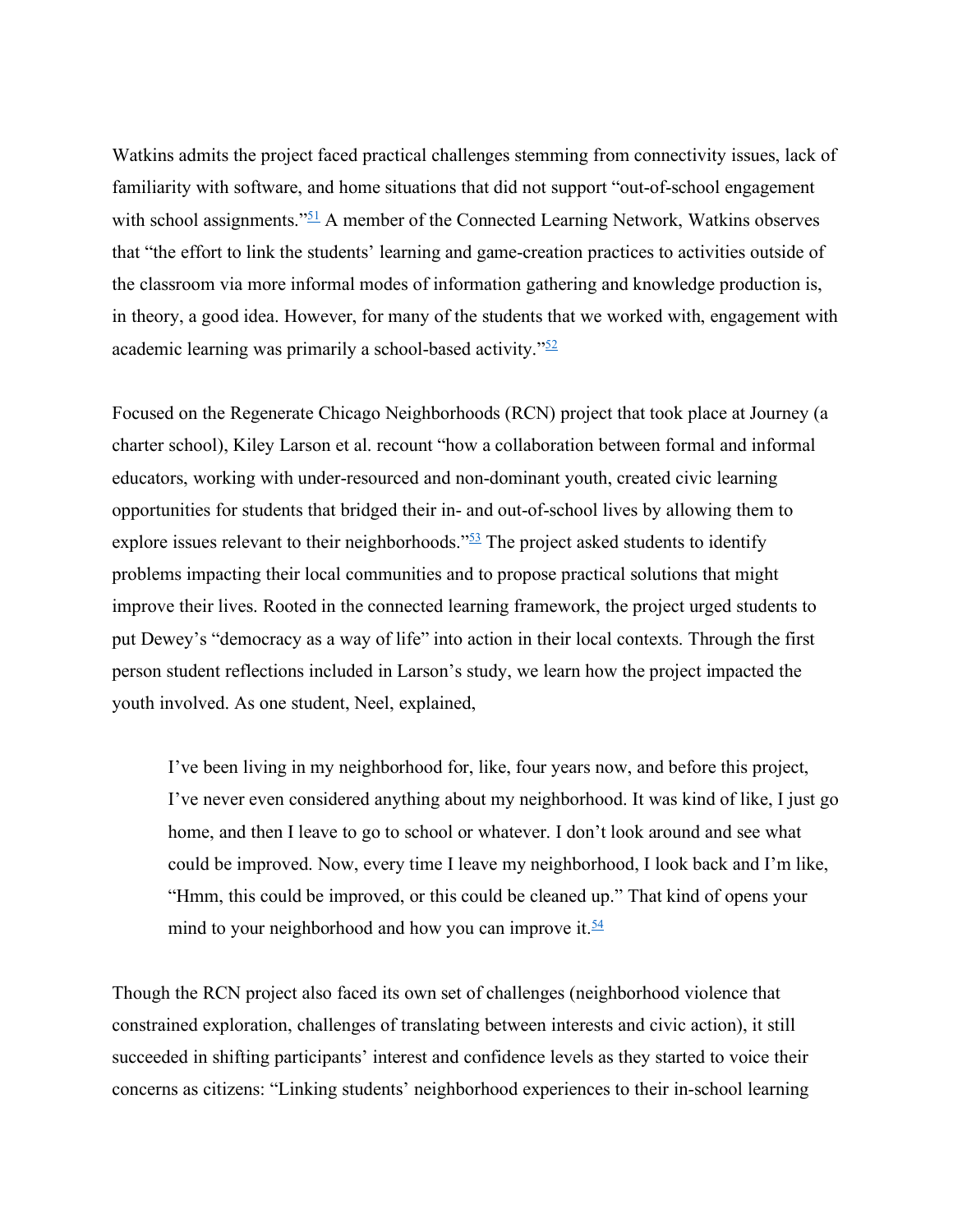and scaffolding ways to meaningfully engage with community members and stakeholders also provided students with roadmaps for continued civic engagement."<sup>55</sup>

## Conclusion—Moving Forward

We began this essay with the story of Carol Zou, the young yarnbomber who has become a mentor to help other youth harness their voices to influence issues confronting their communities. We will end with another story we found through our research on young activists. We had encountered Lauren Bird some seven years ago when we did our first interviews with young people affiliated with the Harry Potter Alliance, an organization that taps into the shared references and infrastructure of fandom in support of various human rights struggles around the world.

At the time, Bird was first finding a voice as an activist, attracted to the group because of the opportunity it offered Bird to deploy creative and expressive skills already acquired through participation within Harry Potter fandom. In those early interviews, Bird described some disappointment at the ways that formal schooling had failed to offer compelling models of civic engagement:

I wasn't terribly civically engaged when I was younger. I had some teachers who told us of the importance of watching the news and being responsible citizens, and I followed that advice as best I could, but the contents of the news or just what being a "responsible citizen" meant, were rarely discussed… I wish I had had more grown up examples of diverse and critical thinking. I wish there had been more teachers who were talking about current events or about how to get involved in our communities.

For many young people, their path into civic engagement and political participation includes dinner table conversations with their parents, civic teachers who bring political leaders and current events into their classrooms, volunteering in community organizations, and participation in after-school activities around student government or journalism. For Bird, the entry was primarily through the informal mentorship fandom offered: fandom taught Bird ways to write fiction, to edit videos, and to share perspectives about stories that mattered.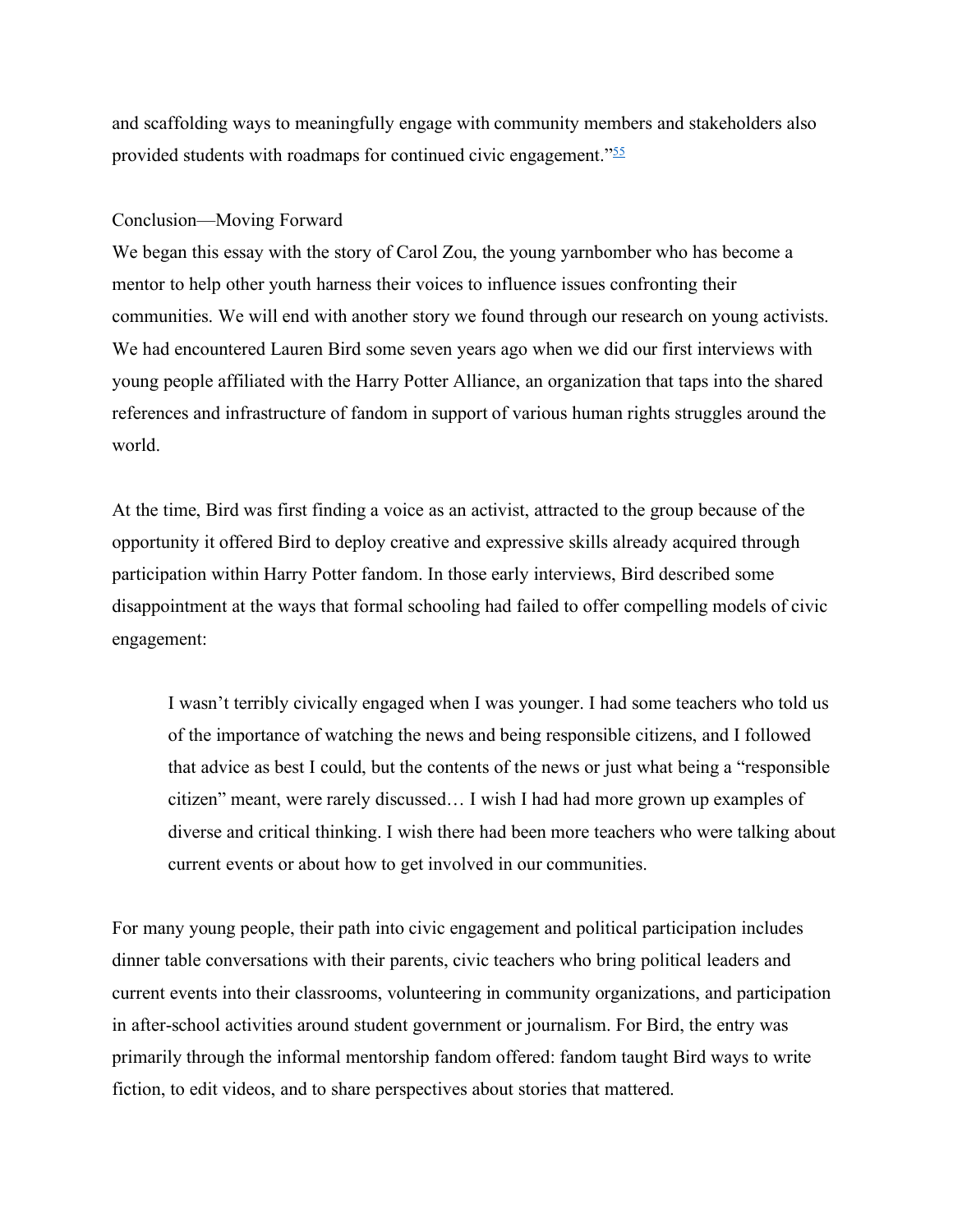Through its mechanisms of translation, the Harry Potter Alliance was able to spark Bird's civic imagination, motivating participation in a range of social justice campaigns. (Read Janae Phillips's contribution to this issue for another account of this organization and the impact it had on yet another young woman on her path from fan to activist.) Bird became a key player behind the scenes on the group's Not in Harry's Name efforts, which sought to challenge Warner Brothers for contracting with companies not certified as fair trade-compliant in the production of the chocolate frogs and other confections sold at their Harry Potter-themed attractions. Bird also became the central figure in another video that used images and events from *Hunger Games* to talk about economic inequalities. Month by month, Bird shared thoughts about life, fiction, and current events through podcasts and video blogs circulated amongst HPA members. In many of these cases, these campaigns did exert influence—including getting Warner Brothers to shift its contracts and to acknowledge the young activists for having helped to inform their decision. Last spring, during one of the regular HPA podcasts, Bird came out as transgender, publically adopting the name, Jackson: "As a spokesperson and video creator, you are confronted with how you look and how people perceive you on a daily basis. I am still being treated and labeled in ways that don't conform to how I actually feel inside… I just want to be me, all the time, without having to think about everything." As she puts it, once she's said it on the Internet, the world will know. So "break out the gummy bears."<sup>56</sup>

But for Jackson, the task has just begun, and Bird uses the rest of the video to share his own sense of what it means to be transgender, why transgender politics matter, and how his own gender identity was formed and deformed through various media representations. As Bird continues, "I have been reminding myself of how important it is to share their stories and experiences. And it is important for me to be honest because I have to acknowledge that I weirdly kinda have a slight platform right now and to not use that is selfish." Being part of the Harry Potter Alliance had helped Bird to find his voice, to begin to feel like there was an audience that listened to what he had to say, to have some early collective victories in terms of influencing key decisions that impacted his life, and to experience some sense of responsibility to the larger society around him. Bird's coming out video was widely circulated across the HPA network and beyond, providing a platform for Bird to give an account of himself to the world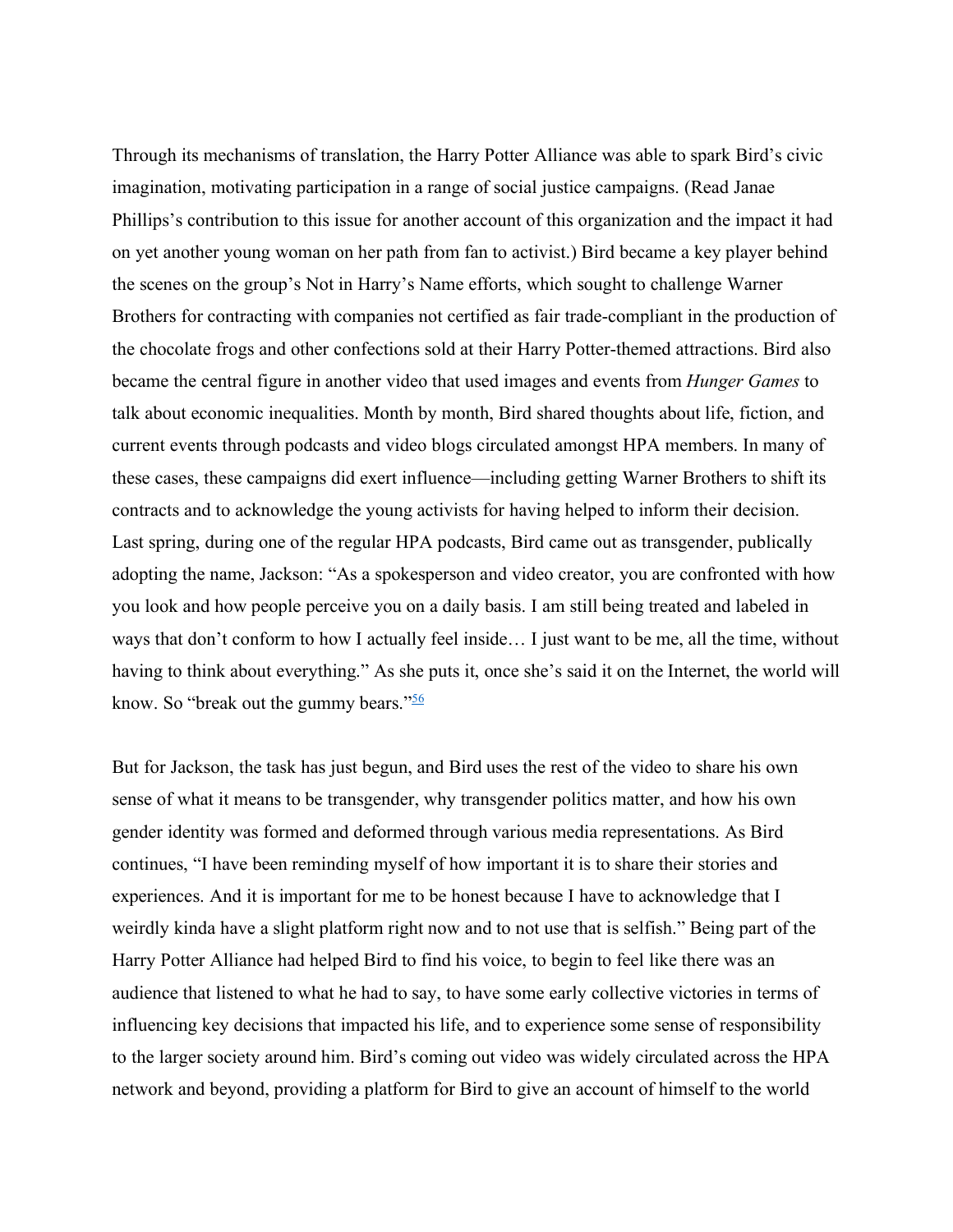and through this process, perhaps to influence how many young people thought about gender and sexual identities. For us, Jackson Bird's trajectory represents the power of participatory politics at play.

Like many of the other young activists we interviewed, Bird found his civic path not inside the classroom but pursuing his outside interests. The HPA has been held up as a model for ways that organizations can scaffold young people as they acquire core media and civic literacies required to change the world. Yet, we are hoping that the educators reading this issue will consider how they might incorporate some lessons from these grassroots organizations into their interactions with their students. As the Connected Learning Research Network has shown us, bringing such practices into the classroom can be empowering because they provide recognition for what young people have found meaningful and rewarding outside school. Only a small subset of young people will find these kinds of experiences on their own, and schools have an important role to play in making such skills and knowledge more widely available.

We asked Bird to share his own thoughts about what young people could do to create a more supportive environment for young citizens:

"Meet the kids where they're at. I mean that in terms of interest, in terms of technology, even in terms of messaging. Do your students spend all their time on Facebook? Make them join a Facebook group for the class or about issues related to the project so that when they're aimlessly scrolling their feed, they can't help but see things related to class. It might not get them to take action, but it'll get them thinking. Incorporate the pop culture interests they're talking about. Be genuine and authentic with all of this. The best way to do that is by giving young people a voice. Act as a facilitator, not lecturer."

#### **About Sangita Shrestova & Henry Jenkins**

Henry Jenkins was the founder and co-director of the MIT Program in Comparative Media Studies and now serves as the Provost's Professor of Communication, Journalism, Cinematic Arts, and Education at the University of Southern California. He has published seventeen books on various aspects of new media, popular culture, and public life, starting with Textual Poachers: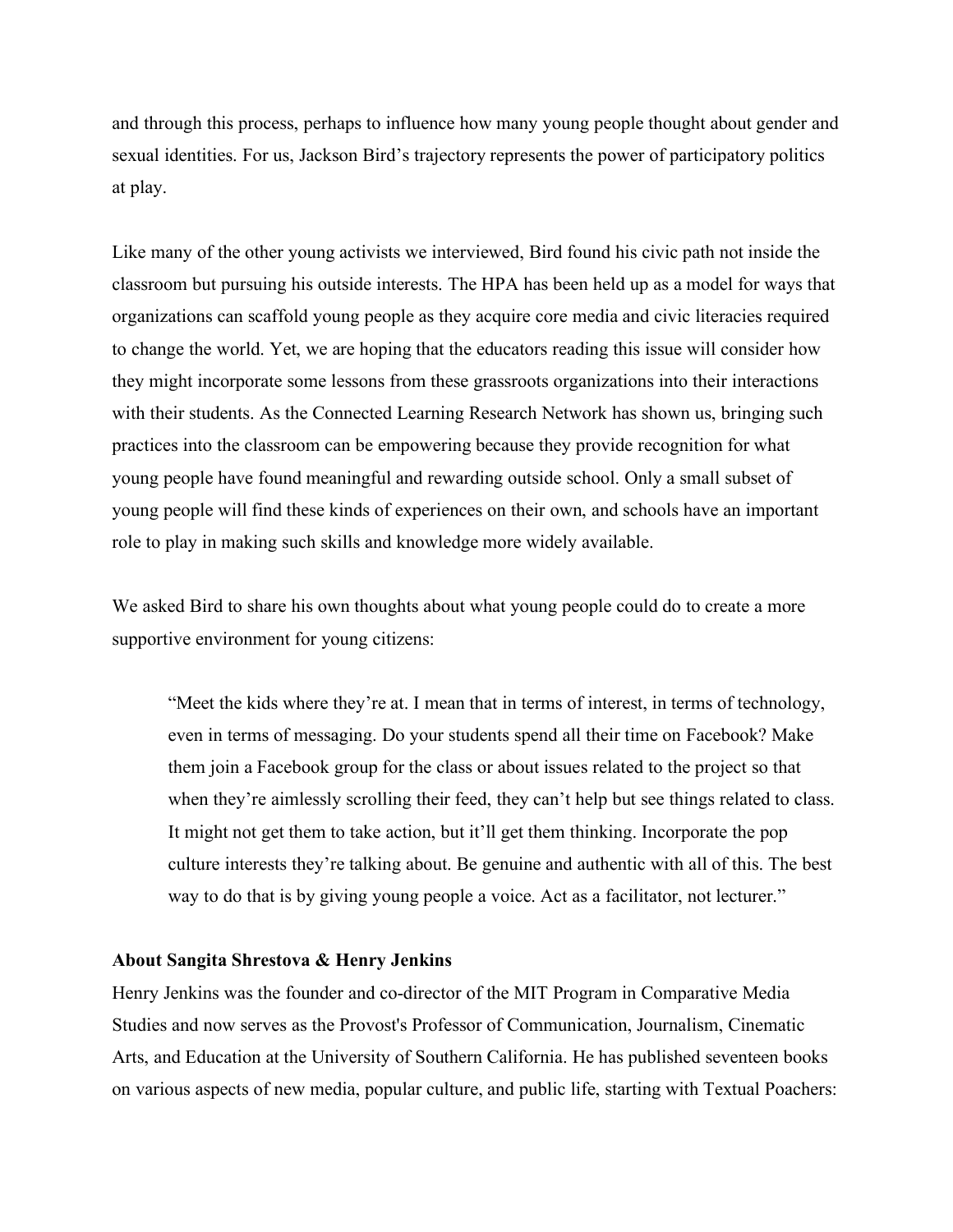Television Fans and Participatory Culture in 1992. His most recent books have included Reading in a Participatory Culture: Remixing Moby-Dick in the Literature Classroom; Spreadable Media: Creating Meaning and Value in a Networked Culture; and the forthcoming By Any Media Necessary: Mapping Youth and Participatory Politics. In addition to his academic publishing, Henry blogs regularly at henryjenkins.org. He serves on the Jury of the Peabody Awards, as chief advisor to the Annenberg Innovation Lab, as a member of the MacArthur Foundation's Youth and Participatory Politics Network, and on the advisory board for Disney Jr.

Sangita Shresthova is the Director of the MacArthur funded Henry Jenkins' Media, Activism & Participatory Politics (MAPP) project based at the University of Southern California. MAPP focuses on civic participation in the digital age and includes research, educator outreach, and partnerships with community groups and media organizations, and companies. Sangita's own scholarly work focuses on the intersections among popular culture, performance, new media, politics, and globalization. She holds a Ph.D. from UCLA's Department of World Arts and Cultures and MSc. degrees from MIT and LSE. Her book on Bollywood dance and globalization (Is It All About Hips?) was published by SAGE Publications in 2011. Drawing on her background in Indian dance and new media, she is also the founder of Bollynatyam's Global Bollywood Dance Project. Her more recent research has focused on issues of storytelling and surveillance among American Muslim youth and the achievements and challenges faced by Invisible Children pre-and-post Kony2012. She is also one of the authors on By Any Media Necessary: The New Activism of Youth, a forthcoming book that will be published by NYU Press.

# Bibliography

Allen, Danielle, and Jennifer S. Light, eds. *From Voice to Influence: Understanding Citizenship in the Digital Age.* Chicago: University of Chicago Press, 2015.

Blum-Ross, Alicia, and Sonia Livingstone. "From Youth Voice to Young Entrepreneurs: The Individualization of Digital Media and Learning." *Journal of Digital and Media Literacy* 4, no. 1 (2016).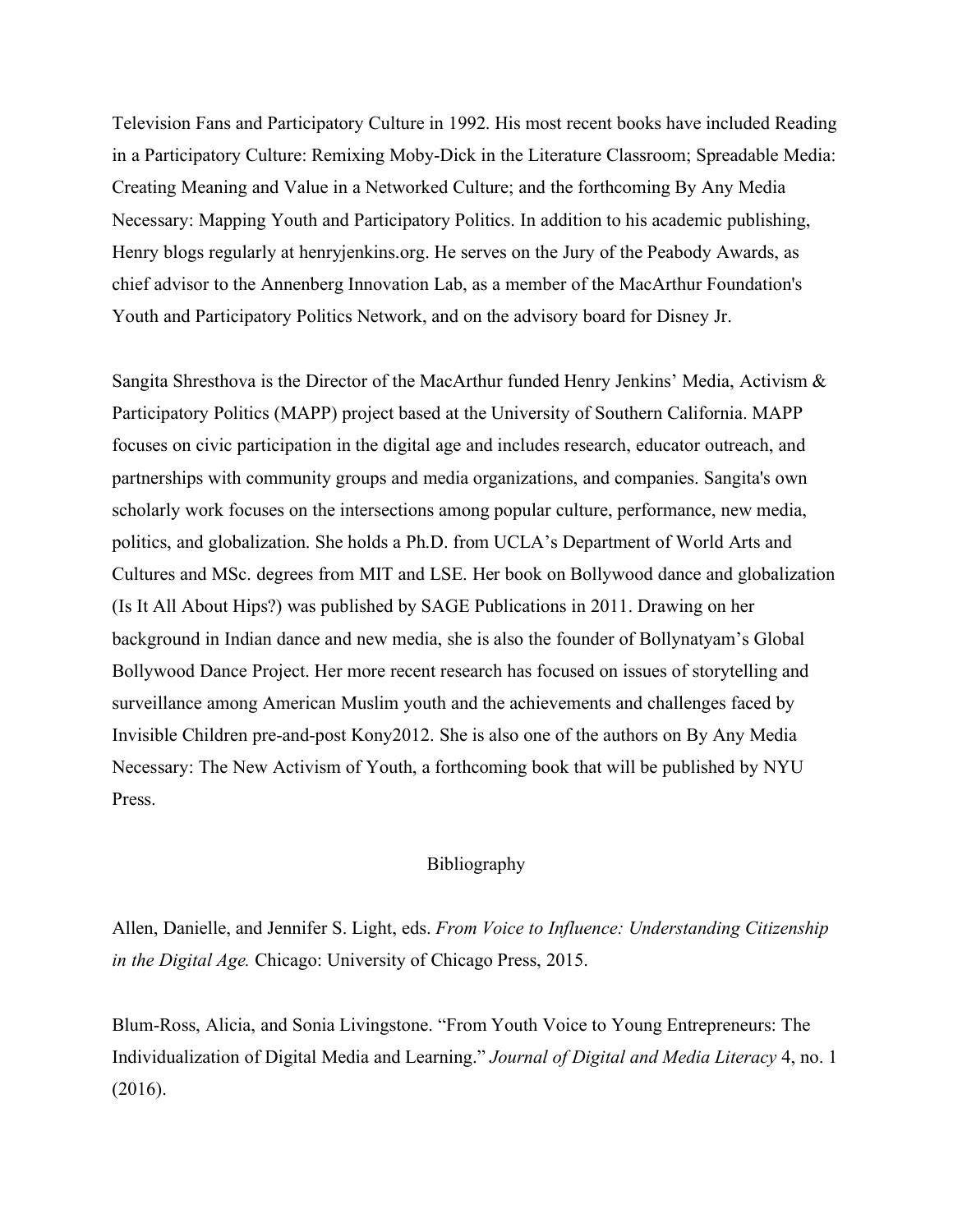Carpentier, Nico, and Henry Jenkins. "Theorizing Participatory Intensities: A Conversation About Participation and Politics." *Convergence* 19, no. 3 (2013): 265-286.

Costanza-Chock, Sasha, Chris Schweidler, Teresa Basilio, Meghan McDermott, Puck Lo, and Mara Ortenburger. "Media in Action: A Field Scan of Media & Youth Organizing in the United States." *Journal of Digital and Media Literacy* 4, no. 1 (2016).

Couldry, Nick. *Why Voice Matters: Culture and Politics After Neoliberalism.* Thousand Oaks, CA: SAGE Publication, 2010. Dahlgren, Peter. "Parameters of Online participation: Conceptualising Civic Contingencies." *Communication Management Quarterly* 6, no. 21 (2011): 87–110.

Dahlgren, Peter. *The Political Web: Media Participation and Alternative Democracy.* New York: Palgrave Macmillan, 2013.

Elsayed, Yomna. "An Interview with Rawan Damen of Palestine Remix." *Journal of Digital and Media Literacy 4,* no. 1 (2016).

Gordon, Eric, and Paul Mihailidis. "How is That Useful Exactly? Civic Media and the Usability of Knowledge in Liberal Arts Education." *Journal of Digital and Media Literacy* 4, no. 1 (2016).

Hodgin, Erica. "Educating Youth for Online Civic and Political Dialogue: A Conceptual Framework for the Digital Age." *Journal of Digital and Media Literacy* 4, no. 1 (2016).

James, Carrie, Daniel T. Gruner, Ashley Lee, and Margaret Mullen. "Getting Into the Fray: Civic Youth, Online Dialogue, and Implications for Digital Literacy Education." *Journal of Digital and Media Literacy* 4, no. 1 (2016).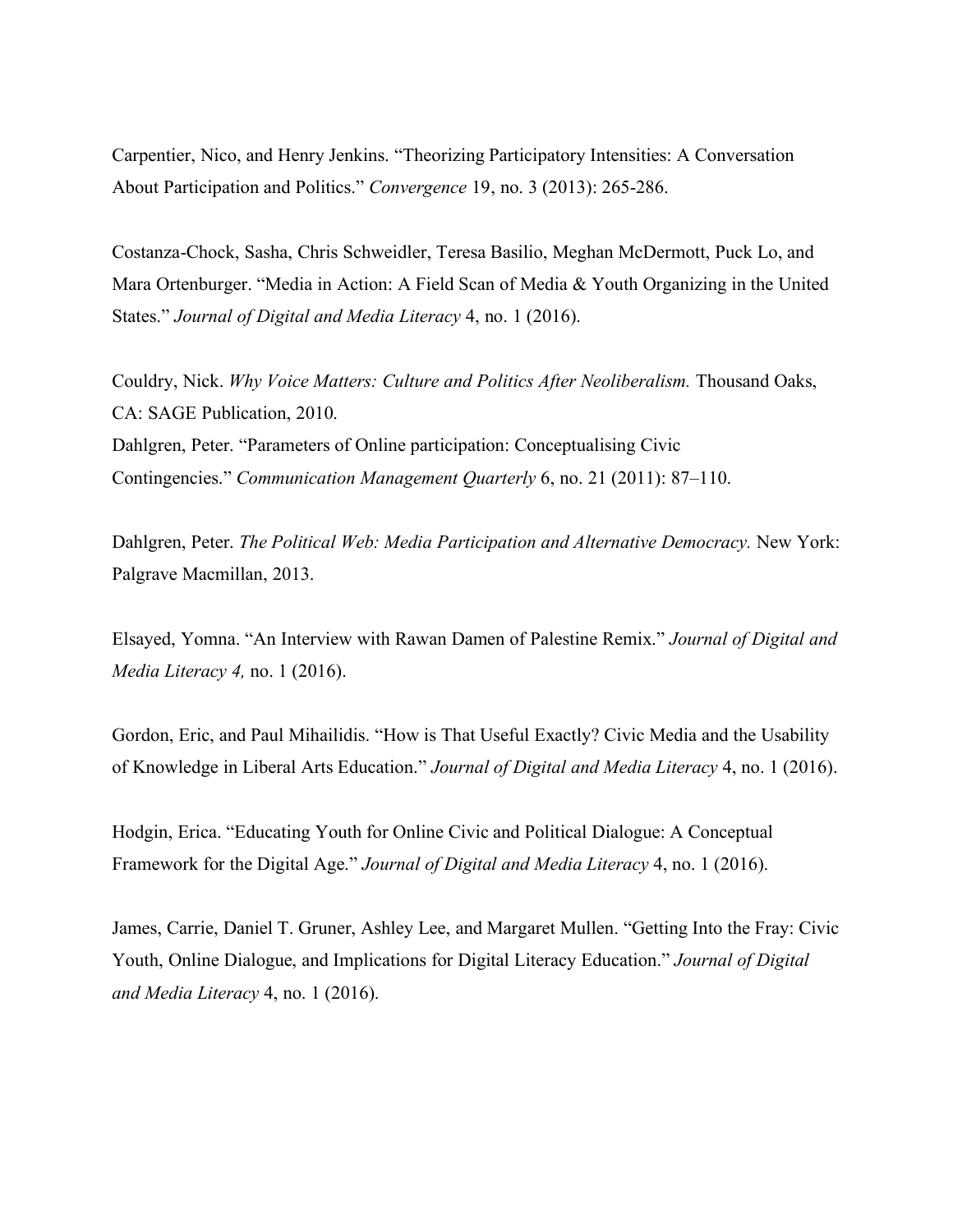Ito, Mizuko, Kris Gutiérrez, Sonia Livingstone, Bill Penuel, Jean Rhodes, Katie Salen, Juliet Schor, Julian Sefton-Green, and S. Craig Watkins. Connected Learning: An Agenda for Research and Design. Irvine, CA: *Digital Media and Learning Research Hub,* 2013.

Jenkins, Henry. *By Any Media Necessary: The New Youth Activism.* New York: New York University Press, 2016.

Jenkins, Henry, Katie Clinton, Ravi Purushotma, Alice J. Robison, and Margaret Weigel. *Confronting the Challenges of Participatory Culture: Media Education for the 21st Century.* Cambridge, MA: MacArthur Foundation, 2006.

Kahne, Joseph, Erica Hodgin, and Elyse Eidman-Aadahl. "Redesigning Civic Education for the Digital Age: Participatory Politics and the Pursuit of Democratic Engagement." *Theory & Research in Social Education* 44, no. 1 (2016): 1-35.

Kahne, Joseph, Ellen Middaugh, and Danielle Allen. "Youth, New Media, and the Rise of Participatory Politics." Youth & Participatory Politics Research Network Working Papers No. 1, Oakland, CA, 2014. http://dmlcentral.net/wpcontent/uploads/files/ypp\_workinpapers\_paper01\_1.pdf

Kligler-Vilenchik, Neta. "Alternative Citizenship Models: From Online Participatory Cultures to Participatory Politics." Ph.D. diss., University of Southern California, 2015.

Kligler-Vilenchik, Neta. "Mechanisms of Translation: From Participatory Cultures to Participatory Politics." *Journal of Digital and Media Literacy* 4, no. 1 (2016). Larson, Kiley, Erin Bradley, Cecilia Ackerman, and Richard Arum. "Connecting Schoolwork to Communities: Youth Voice, Civic Engagement, and Digital Literacy." *Journal of Digital and Media Literacy* 4, no. 1 (2016).

Lee, Diana. "Praxis in Practice: Collaboratively Building Resources to Teach and Learn about Everyday Racism." *Journal of Digital and Media Literacy* 4, no. 1 (2016).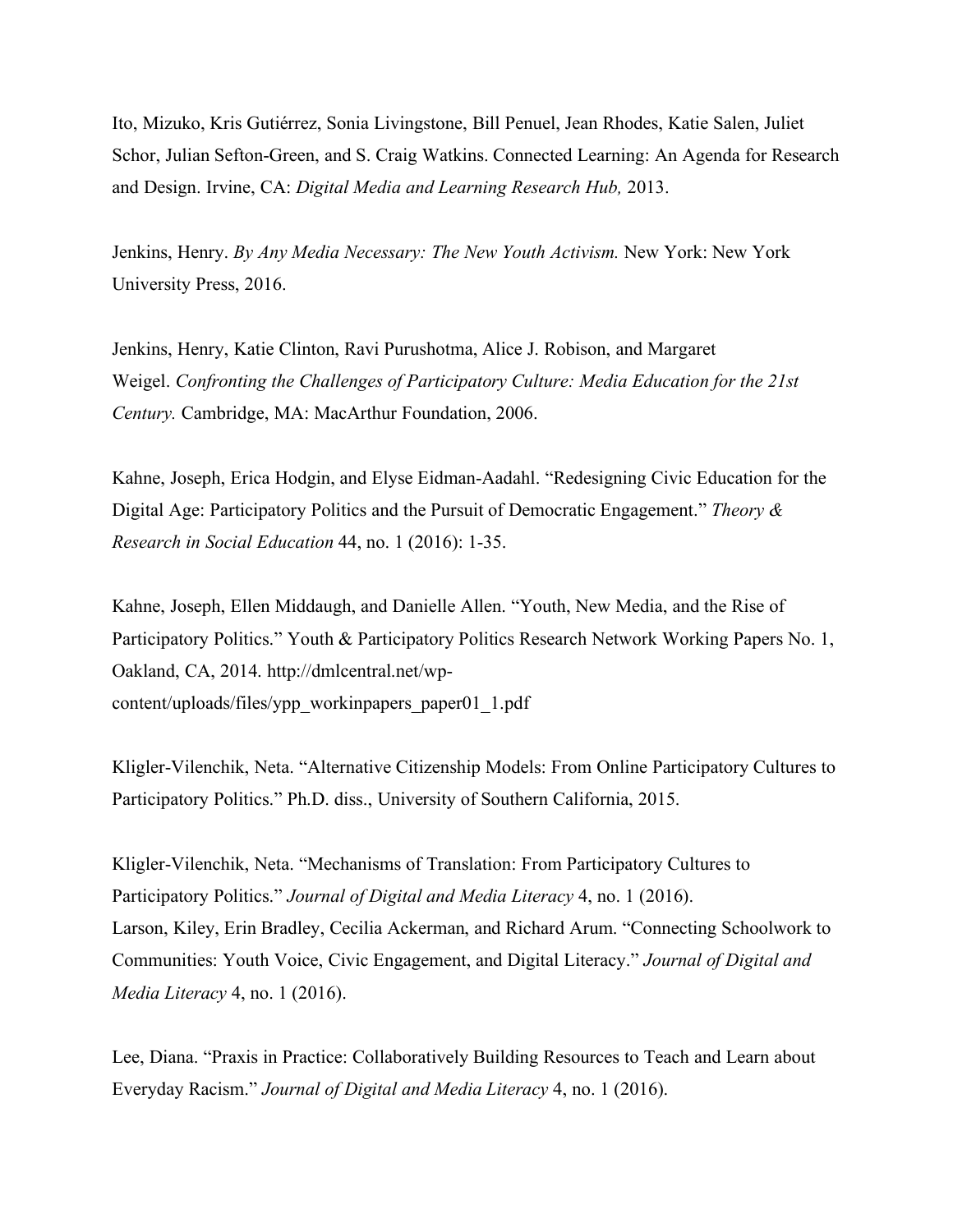Lombana-Bermudez, Andres. "Promises and Challenges of After-School Programs in the Digital Age: The Case of the Cinematic Arts Project and Latino/Hispanic Youth in Austin, Texas." *Journal of Digital and Media Literacy 4,* no. 1 (2016).

Margolin, Alexandra. "Voices from the Field: Tani Ikeda and imMEDIAte Justice." *Journal of Digital and Media Literacy* 4, no. 1 (2016).

Media, Activism, and Participatory Politics (MAPP) Project. "Storytelling and Digital-Age Civics." *Connected Learning* TV webinar series. January 2014. http://connectedlearning.tv/storytelling-and-digital-age-civics#relatedwebinars.

Phillips, Janae. "Voices from Field: Harry Potter Alliance." *Journal of Digital and Media Literacy* 4, no. 1 (2016).

"Proven Practice #5: Student Participation in Student Governance: Guardian of Democracy." *National Conference on Citizenship.* Last modified September 15, 2011. http://www.ncoc.net/Proven-Practice-5-Student-Participation-in-School-Governance-CMS.

Soep, Elisabeth. *Participatory Politics: Next Generation Tactics to Remake Public Spheres.* Cambridge, MA: MIT Press, 2014.

Watkins, S. Craig. "The Civic-Centered Design Classroom: Pathways to New Civic Futures and Youth Voice." *Journal of Digital and Media Literacy* 4, no. 1 (2016).

#### **Notes**

- 1. Media, Activism, and Participatory Politics (MAPP) Project, "Storytelling and Digital-Age Civics." *Connected Learning* TV webinar series, January 2014, http://connectedlearning.tv/storytelling-and-digital-age-civics#relatedwebinars. ₫
- 2. Henry Jenkins, *By Any Media Necessary: The New Youth Activism* (NYU Press, 2016).<sup>*↓*</sup>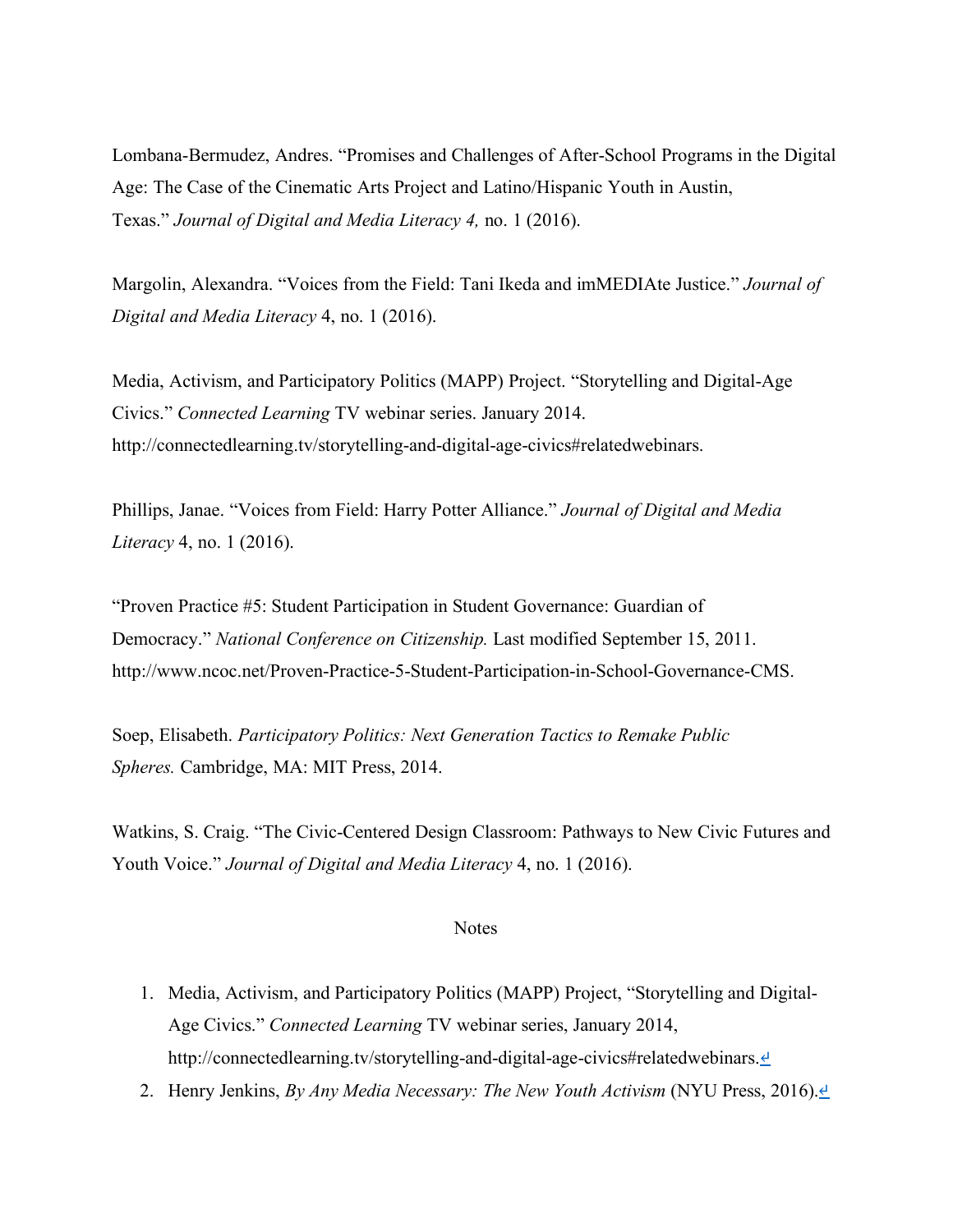- 3. Mizuko Ito et al., *Connected Learning: An Agenda for Research and Design* (Irvine, CA: Digital Media and Learning Research Hub, 2013), 4.↵
- 4. Ibid, Overview.↵
- 5. Joseph Kahne, Ellen Middaugh, and Danielle Allen, "Youth, New Media, and the Rise of Participatory Politics" (Youth & Participatory Politics Research Network Working Papers No. 1, Oakland, CA, 2014), 2.*⊎*
- 6. Ibid.,  $4.4$
- 7. Cathy Cohen, "Youth and Participatory Politics in a Digital Age: A Few Moments with Joseph Kahne and Cathy Cohen," interview by DML Central, accessed May 10, 2013, http://dmlcentral.net/newsletter/06/2012/youth-and-participatory-politics-digital-age-fewmoments-joseph-kahne-and-cathy (page no longer available). <sup>⊌</sup>
- 8. Elisabeth Soep, *Participatory Politics: Next Generation Tactics to Remake Public Spheres*(Cambridge, MA: MIT Press, 2014), 6.↵
- 9. Henry Jenkins et al., *Confronting the Challenges of Participatory Culture: Media Education for the 21st Century* (Cambridge, MA: MacArthur Foundation, 2006), 5-6.<del></del>
- 10. Nico Carpentier and Henry Jenkins, "Theorizing Participatory Intensities: A Conversation About Participation and Politics," *Convergence* 19, no. 3 (2013): 265-286.↵
- 11. Peter Dahlgren, "Parameters of Online Participation: Conceptualising Civic Contingencies," *Communication Management Quarterly* 6, no. 21 (2011), 87–110.₫
- 12. Neta Kligler-Vilenchik, "Alternative Citizenship Models: From Online Participatory Cultures to Participatory Politics" (Ph.D. diss., University of Southern California, 2015), 9.↵
- 13. Diana, Lee, "Praxis in Practice: Collaboratively Building Resources to Teach and Learn about Everyday Racism," *Journal of Digital and Media Literacy* 4, no. 1 (2016).<sup>⊎</sup>
- 14. Joseph Kahne, Erica Hodgin, and Elyse Eidman-Aadahl, "Redesigning Civic Education for the Digital Age: Participatory Politics and the Pursuit of Democratic Engagement," *Theory & Research in Social Education* 44, no. 1 (2016): 22.↵
- 15. Nick Couldry, *Why Voice Matters: Culture and Politics After Neoliberalism* (Thousand Oaks: SAGE Publications, 2010), 130. $\triangleq$
- 16. Ibid. $\triangleq$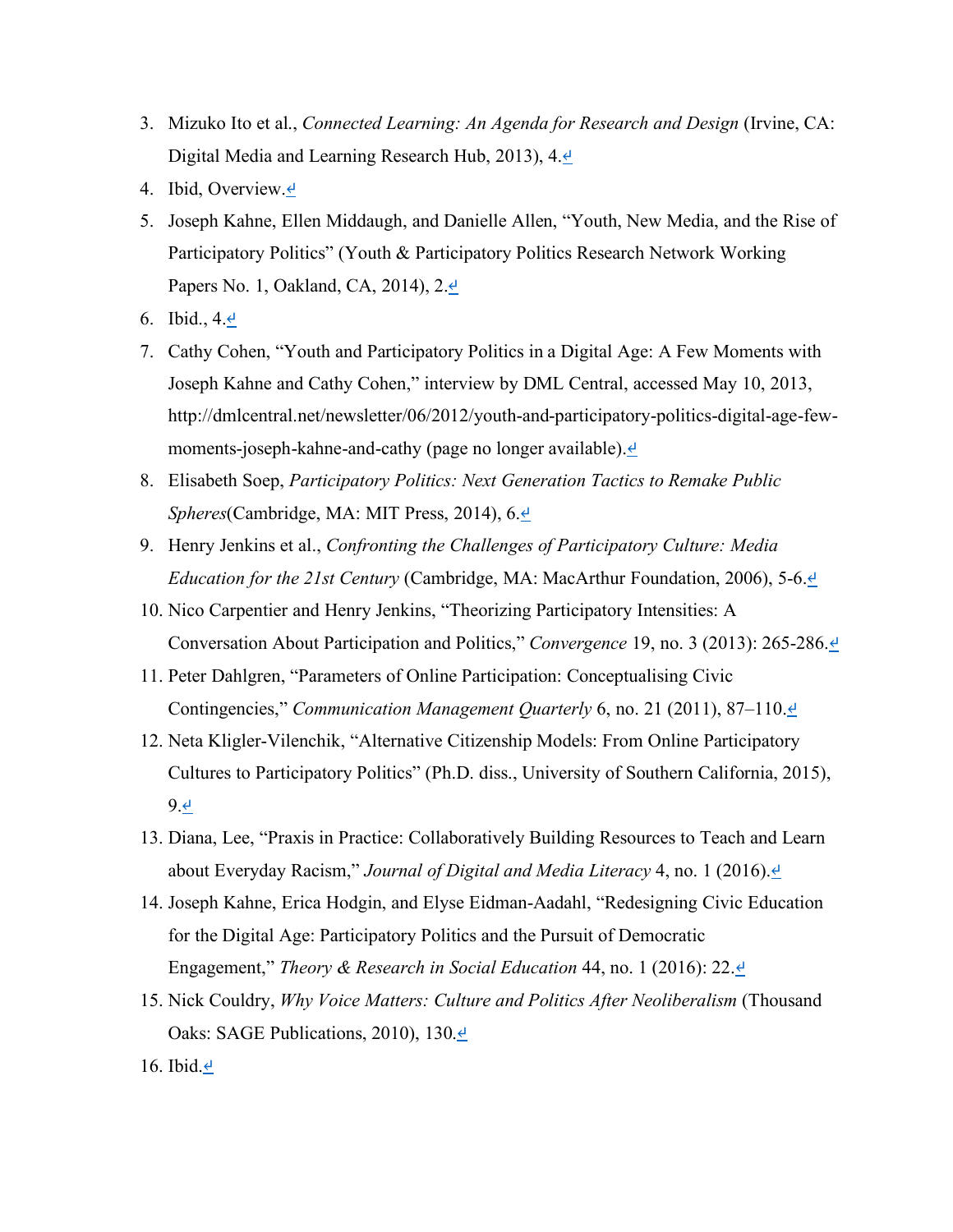- 17. Peter Dahlgren, *The Political Web: Media Participation and Alternative Democracy* (New York: Palgrave Macmillan, 2013), 54.↵
- 18. Danielle Allen and Jennifer S. Light, eds., *From Voice to Influence: Understanding Citizenship in the Digital Age* (Chicago: University of Chicago Press, 2015).↵
- 19. Danielle Allen, "From Voice to Influence: An Interview with Political Philosopher Danielle Allen (Part One)," interview by Henry Jenkins, June 5, 2015, http://henryjenkins.org/2015/06/from-voice-to-influence-an-interview-with-politicalphilosopher-danielle-allen-part-one.html. ⊌
- 20. Charlotte Robertson, "Slacktivism: The Downfall of Millenials," Huffington Post, October 14, 2014, http://www.huffingtonpost.com/charlotte-robertson/slacktivism-thedownfall-  $b$  5984336.html. $\triangleq$
- 21. "Proven Practice #5: Student Participation in Student Governance: Guardian of Democracy," *National Conference on Citizenship,* last modified September 15, 2011, http://www.ncoc.net/Proven-Practice-5-Student-Participation-in-School-Governance-CMS.↵
- 22. Sasha Costanza-Chock et al., "Media in Action: A Field Scan of Media & Youth Organizing in the United States," *Journal of Digital and Media Literacy* 4, no. 1 (2016).↵
- 23. Neta Kligler-Vilenchik, "Mechanisms of Translation: From Participatory Cultures to Participatory Politics," *Journal of Digital and Media Literacy* 4, no. 1 (2016).<sup>₫</sup>
- 24. Constanza-Chock et al., "Media."<sup>↓</sup>
- 25. Ibid. $\cdot$
- 26. Kligler-Vilenchik, "Mechanisms."↵
- 27. Constanza-Chock et al., "Media."<sup>⊿</sup>
- 28. Janae Phillips, "Voices from Field: Harry Potter Alliance," *Journal of Digital and Media Literacy* 4, no. 1 (2016). $\triangleq$
- 29. Yomna Elsayed, "An Interview with Rawan Damen of Palestine Remix," *Journal of Digital and Media Literacy* 4, no. 1 (2016).↵
- 30. Alexandra Margolin, "Voices from the Field: Tani Ikeda and imMEDIAte Justice," *Journal of Digital and Media Literacy* 4, no. 1 (2016).*⊎*
- 31. Erica Hodgin, "Educating Youth for Online Civic and Political Dialogue: A Conceptual Framework for the Digital Age," *Journal of Digital and Media Literacy* 4, no. 1 (2016).↵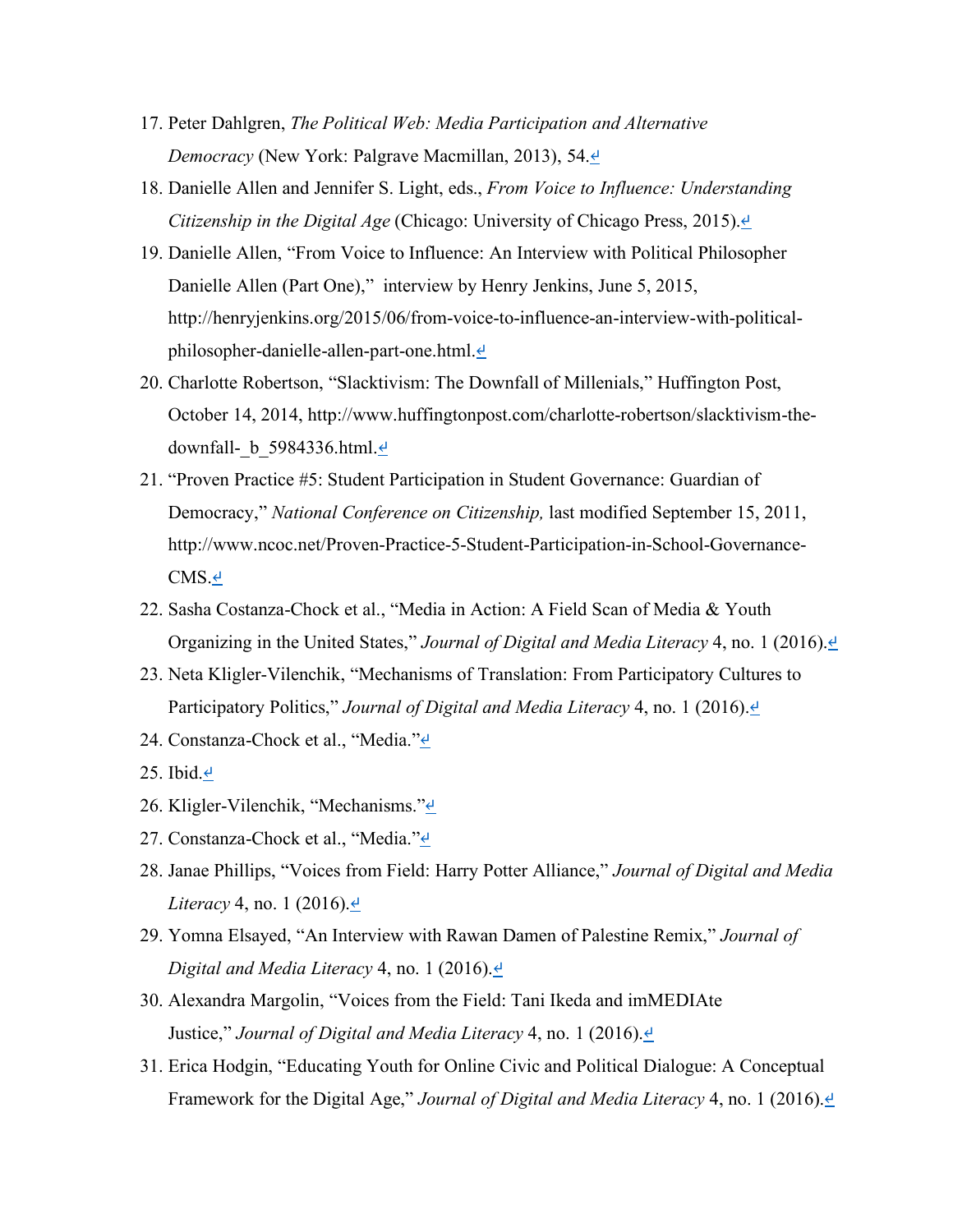32. Ibid.↵

- 33. Carrie James et al., "Getting into the Fray: Civic Youth, Online Dialogue, and Implications for Digital Literacy Education," *Journal of Digital and Media Literacy* 4, no. 1 (2016). $\triangleq$
- 34. Ibid. $\triangleq$
- 35. Hodgin, "Educating."<sup>⊿</sup>
- 36. Ibid.↵
- 37. Ibid.↵
- 38. Alicia Blum-Ross and Sonia Livingstone, "From Youth Voice to Young Entrepreneurs: The Individualization of Digital Media and Learning," *Journal of Digital and Media Literacy* 4, no. 1 (2016).<u></u>⊌
- 39. Ibid.↵
- 40. Ibid. $\triangleq$
- 41. Ibid. $\epsilon$
- 42. Andres Lombana-Bermudez, "Promises and Challenges of After-School Programs in the Digital Age: The Case of the Cinematic Arts Project and Latino/Hispanic Youth in Austin, Texas," *Journal of Digital and Media Literacy* 4, no. 1 (2016).<sup>⊌</sup>
- 43. Blum-Ross and Livingstone, "Youth Voice." $\leq$
- 44. Eric Gordon and Paul Mihailidis, "How is That Useful Exactly? Civic Media and the Usability of Knowledge in Liberal Arts Education," *Journal of Digital and Media Literacy* 4, no. 1 (2016).<u></u>
- 45. Ibid.↵
- 46. Ibid. $\cdot$
- 47. Ibid.↵
- 48. S. Craig Watkins, "Civic-Centered Design Classroom: Pathways to New Civic Futures and Youth Voice," *Journal of Digital and Media Literacy* 4, no. 1 (2016).<sup>⊎</sup>
- 49. Ibid. $\triangleq$
- 50. Ibid. $\triangleq$
- 51. Ibid. $\triangleq$
- 52. Ibid. $\triangleq$